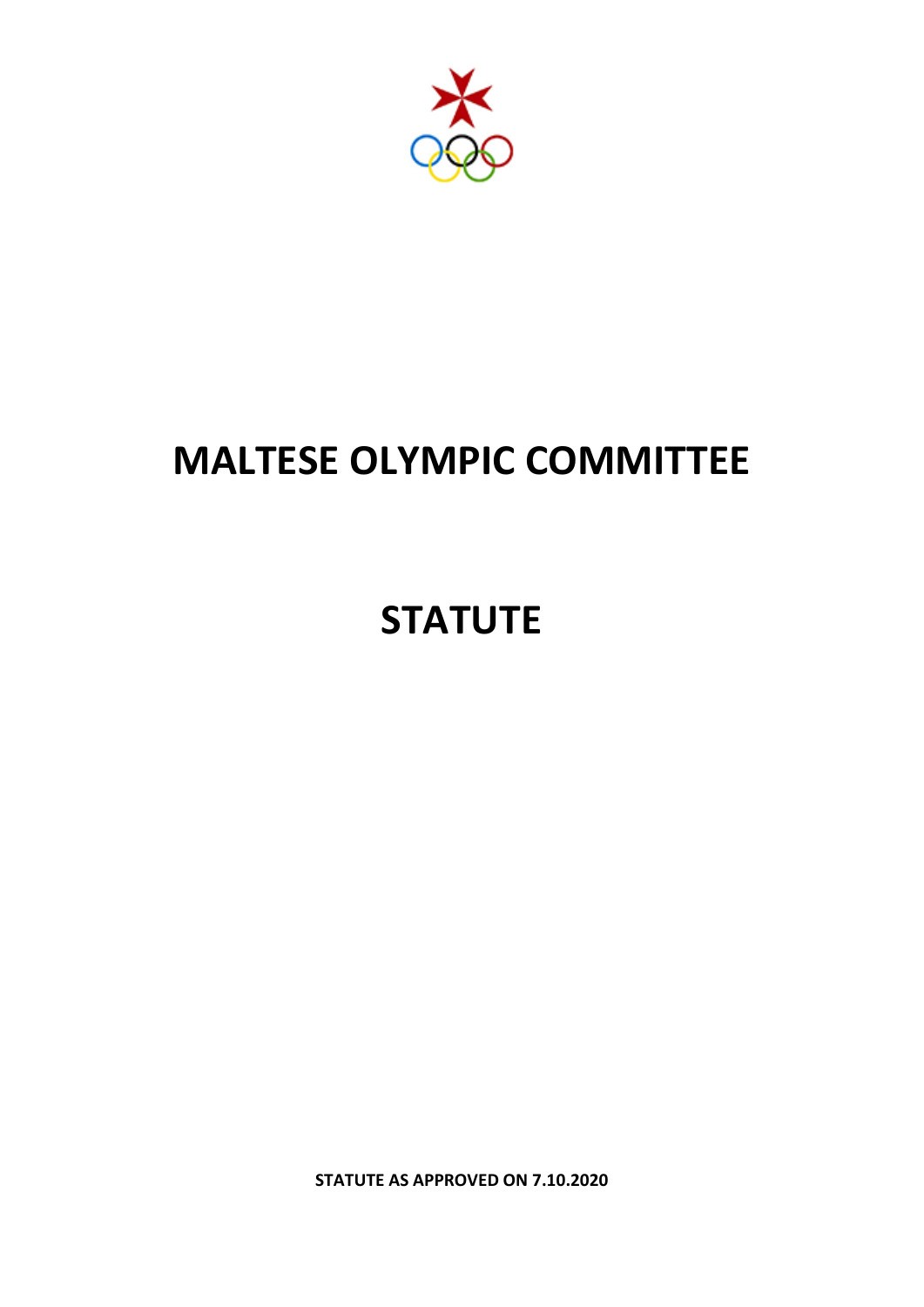**STATUTE OF THE MALTESE OLYMPIC COMMITTEE**

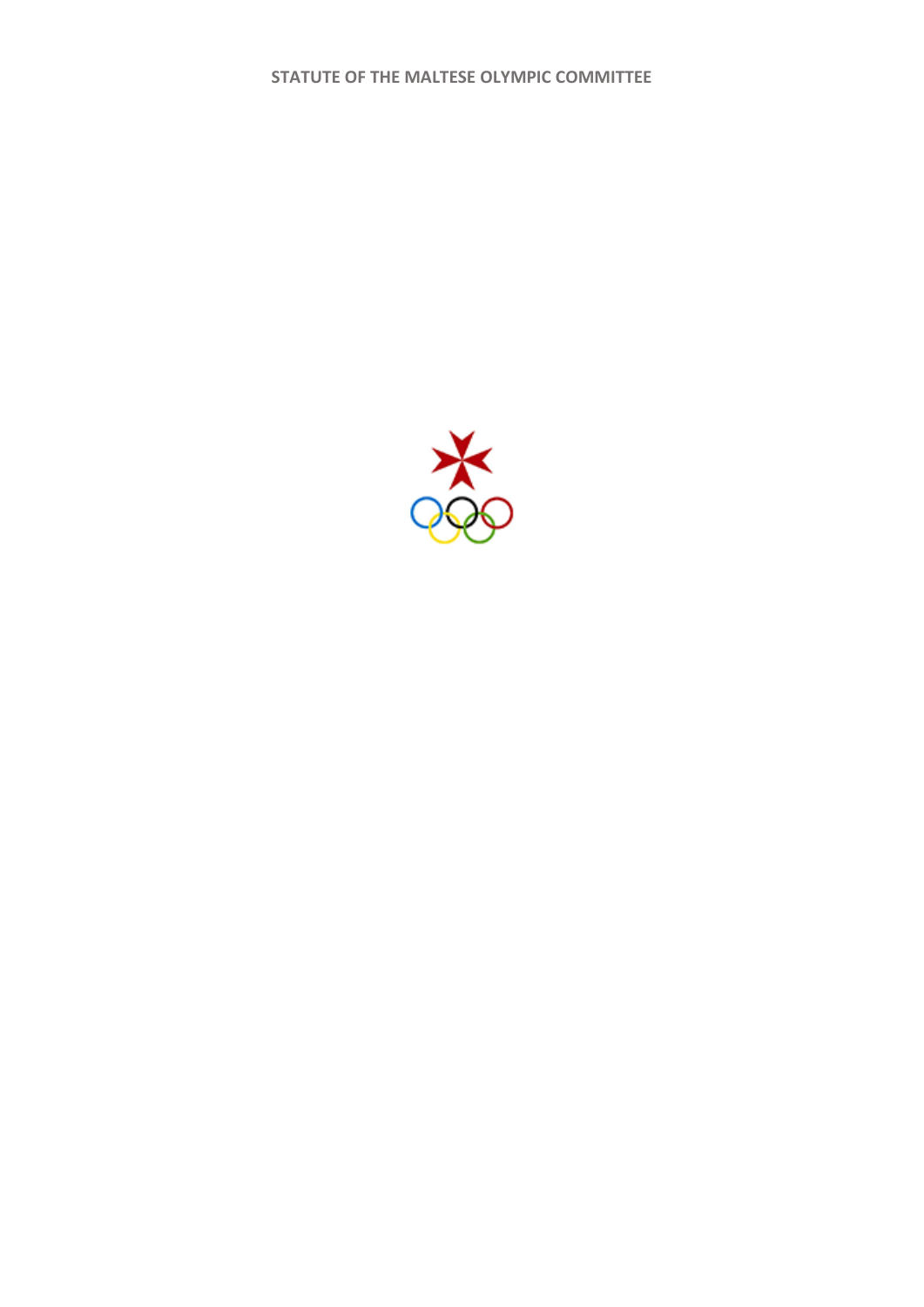## **CONTENTS**

| 1          | Name                                                        |  |  |  |  |  |
|------------|-------------------------------------------------------------|--|--|--|--|--|
| 2          | <b>General Provisions</b>                                   |  |  |  |  |  |
| 3          | Vision, Mission and Strategy                                |  |  |  |  |  |
| 4          | MOC's Affiliation to other Institutions                     |  |  |  |  |  |
| 5          | Membership and Affiliation to the MOC                       |  |  |  |  |  |
| 6          | Suspension or Removal of Membership by the General Assembly |  |  |  |  |  |
| 7          | Disciplinary and Grievance Procedures                       |  |  |  |  |  |
| 8          | Governance and Conflict of Interest                         |  |  |  |  |  |
| 9          | General Assemblies of the MOC                               |  |  |  |  |  |
| 10         | <b>Extraordinary General Assembly Meetings</b>              |  |  |  |  |  |
| 11         | Elective General Assembly of the MOC                        |  |  |  |  |  |
| 12         | <b>Voting at General Assembly Meetings</b>                  |  |  |  |  |  |
| 13         | <b>MOC Executive Board</b>                                  |  |  |  |  |  |
| 14         | <b>Privileged Matters</b>                                   |  |  |  |  |  |
| 15         | <b>Duties of Federations</b>                                |  |  |  |  |  |
| 16         | <b>Subscription Fees</b>                                    |  |  |  |  |  |
| 17         | <b>Dissolution</b>                                          |  |  |  |  |  |
| 18         | Interpretation of the Statute                               |  |  |  |  |  |
| 19         | <b>Olympic Rules</b>                                        |  |  |  |  |  |
| Appendix A | Definitions                                                 |  |  |  |  |  |
| Appendix B | MOC Logo                                                    |  |  |  |  |  |
| Appendix C | <b>Electoral Process</b>                                    |  |  |  |  |  |
| Bylaw 1    | <b>Duties of Executive Board Members</b>                    |  |  |  |  |  |
| Bylaw 2    | Athletes' Commission                                        |  |  |  |  |  |
| Bylaw 3    | <b>Disciplinary Process</b>                                 |  |  |  |  |  |

### **DEFINITIONS**

In this *Statute*, if not inconsistent with the subject or context, the abbreviations/words standing in the first column of the table set out in Appendix A shall bear the meaning set opposite to them in the second column thereof. The defined terms are indicated in bold italics throughout the *Statute.*

Unless the context requires another interpretation and where the context so permits:

- a) Words importing the singular shall include the plural number and vice versa.
- b) Words importing the masculine gender shall include the feminine gender.
- c) Words importing persons shall include any legal person.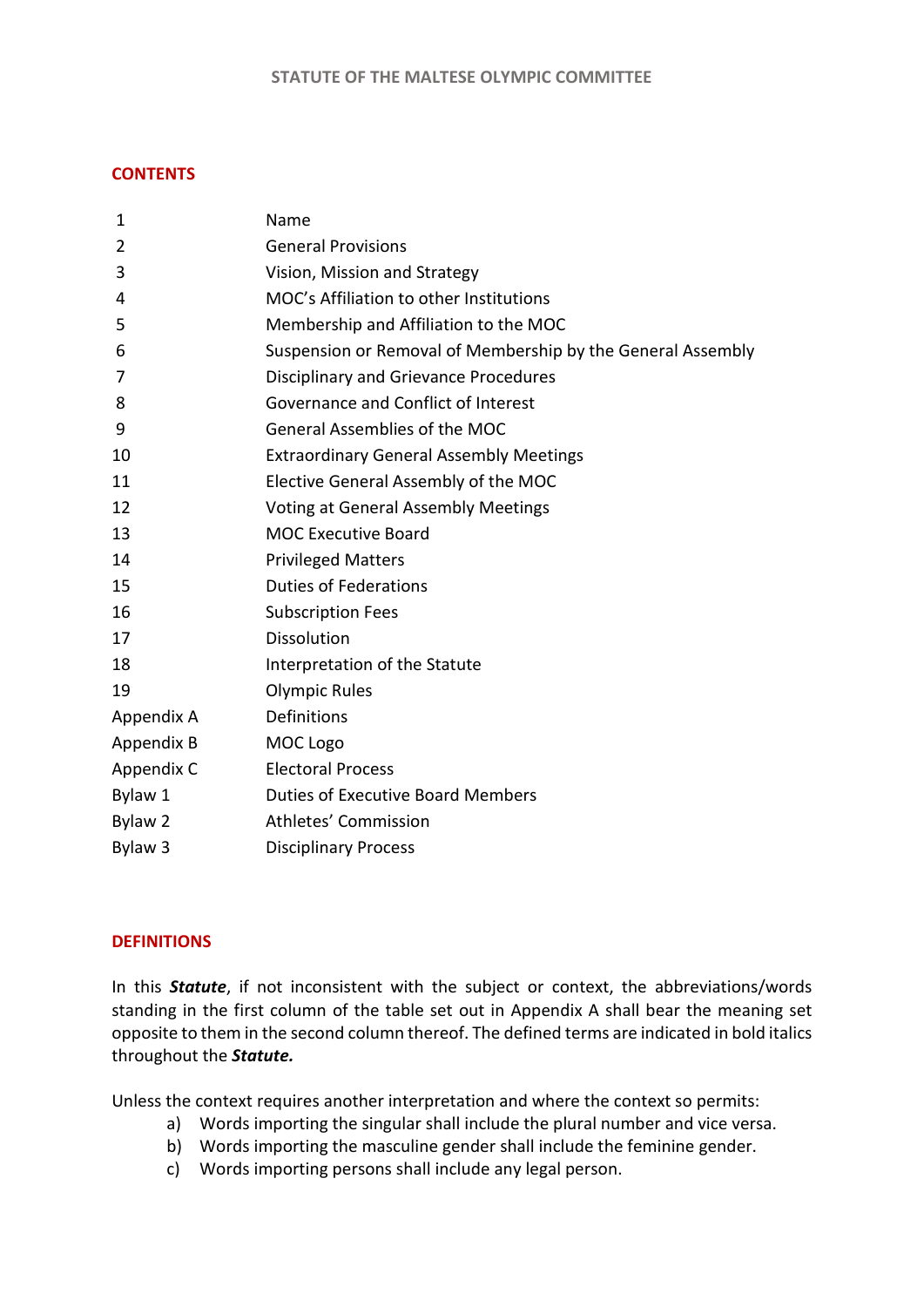## **1 NAME**

The name of the Organisation is the Maltese Olympic Committee.

The Maltese Olympic Committee is the National Olympic Committee of *Malta*. It is an autonomous, non-governmental, not-for-profit, voluntary organization, of unlimited duration, in the form of an association.

# **2 GENERAL PROVISIONS**

- 2.1 This *Statute* and any amendments thereof are adopted by a two-thirds majority as provided by Article 9.15 and shall always be in accordance with the *Olympic Charter*  of the *IOC*.
- 2.2 This *Statute* and any amendments thereof remain subject to the final revision and approval of the *IOC*. Any amendments approved by the General Assembly but not endorsed by the *IOC* will be rescinded.
- 2.3 The *MOC Executive Board* may from time to time introduce, alter or rescind Bylaws as it thinks fit towards the better management of the *MOC* and its affairs*.* These Bylaws and any changes must be brought for approval by the General Assembly at the next due meeting and are adopted by a simple majority as provided by Article 9.16.
- 2.4 The **MOC** shall be the supreme and exclusive authority on matters relating to representation of *Malta* at the various international *Games* under its authority. Maltese representation at the *Games* falls under the jurisdiction of the *MOC.*
- 2.5 The *MOC* has the authority to apply to organise international *Games* in *Malta*. In so doing, the *MOC* shall comply with the applicable rules of the *Olympic Charter* for the Olympic Games and of the concerned International Sport Organisations for other *Games*.
- 2.6 The *MOC* undertakes to comply with the Rules and Bylaws of the *IOC* regarding the participation of athletes in the *Olympic Games* as well as with the provisions of other recognised International Sport Organisations for other *Games*.
- 2.7 The **MOC** is a completely autonomous and independent body and shall resist all pressures of any kind whatsoever, whether political, religious, racial or economic, that may prevent it from complying with the *Olympic Charter* or from fulfilling its roles according to this *Statute.*
- 2.8 The *MOC* emblem is as shown in Appendix B. It consists of a red eight-pointed Maltese cross above five interlaced rings, known as the "Olympic Rings". The flag shall consist of the *MOC* Emblem on a white background. The *MOC* emblem and flag, as well as any change or variation in them, shall be subject to the approval of the *IOC*.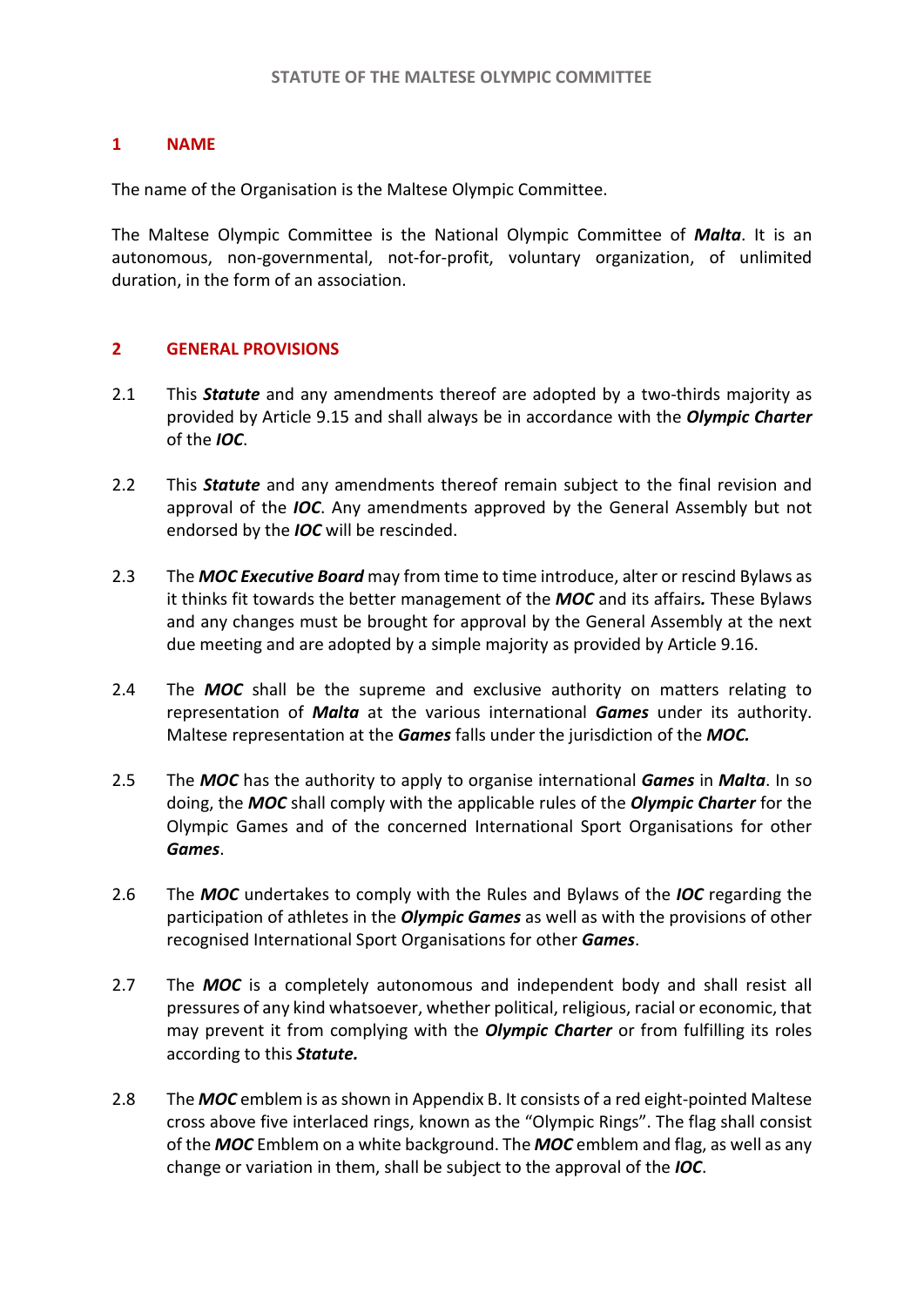- 2.9 The *MOC* may only use the Olympic symbol, flag, motto and anthem (which are the exclusive property of the *IOC*) within the framework of its non-profit-making activities provided such use contributes to the development of the Olympic Movement and does not detract from its dignity, and provided that it has obtained the prior approval of the *IOC*, in accordance with the *Olympic Charter*. All Olympic properties including but not limited to the Olympic symbol, flag, motto, anthem, identifications (including but not limited to "Olympic Games" and "Games of the Olympiad"), designations, emblems, flame and torches, and all rights to any and all Olympic properties, as well as all rights to the use thereof, belong exclusively to the *IOC*. The *MOC* is responsible to the *IOC* for the observance, in *Malta*, of Rules 7-14 and BLR 7-14 of the *Olympic Charter*. It shall take steps to prohibit any use of any Olympic properties which would be contrary to such Rules or their Bylaws. It shall also endeavour to obtain, for the benefit of the *IOC*, protection of the Olympic properties of the *IOC*.
- 2.10 The address of the *MOC* shall be c/o National Swimming Pool Complex, Maria Teresa Spinelli Street, Gzira, Malta or that address as the *Executive Board* may from time to time decide.
- 2.11 The Maltese and English languages shall be the official languages of the *MOC,* and the administration may use any of these two languages for all official purposes.
- 2.12 Legal representation of the *MOC* shall be vested in the President and/or Secretary General and/or the person so appointed by the *Executive Board.*
- 2.13 The financial year of the *MOC* will be from the 1st January till the 31st December.

# **3 VISION, MISSION AND STRATEGY**

- 3.1 To propagate the fundamental principles of Olympism at national level within the framework of sports activities and otherwise contribute, among other things, to the diffusion of Olympism in the teaching programmes of physical education and sport in national primary, secondary and tertiary educational establishments.
- 3.2 To ensure compliance with the *Olympic Charter* in *Malta*.
- 3.3 To closely collaborate with the *IOC***,** *EOC***,** *ANOC*, the *NOC***s** of other countries, the *CGF*, the *ICMG,* other international sport organisations as well as national sport organisations and authorities.
- 3.4 To encourage and promote interests in such sports as may form part of the *Games* for which participation falls under the exclusive authority of the *MOC*.
- 3.5 To constitute, organise, lead and be responsible for Maltese delegations at the *Games*  and for this purpose: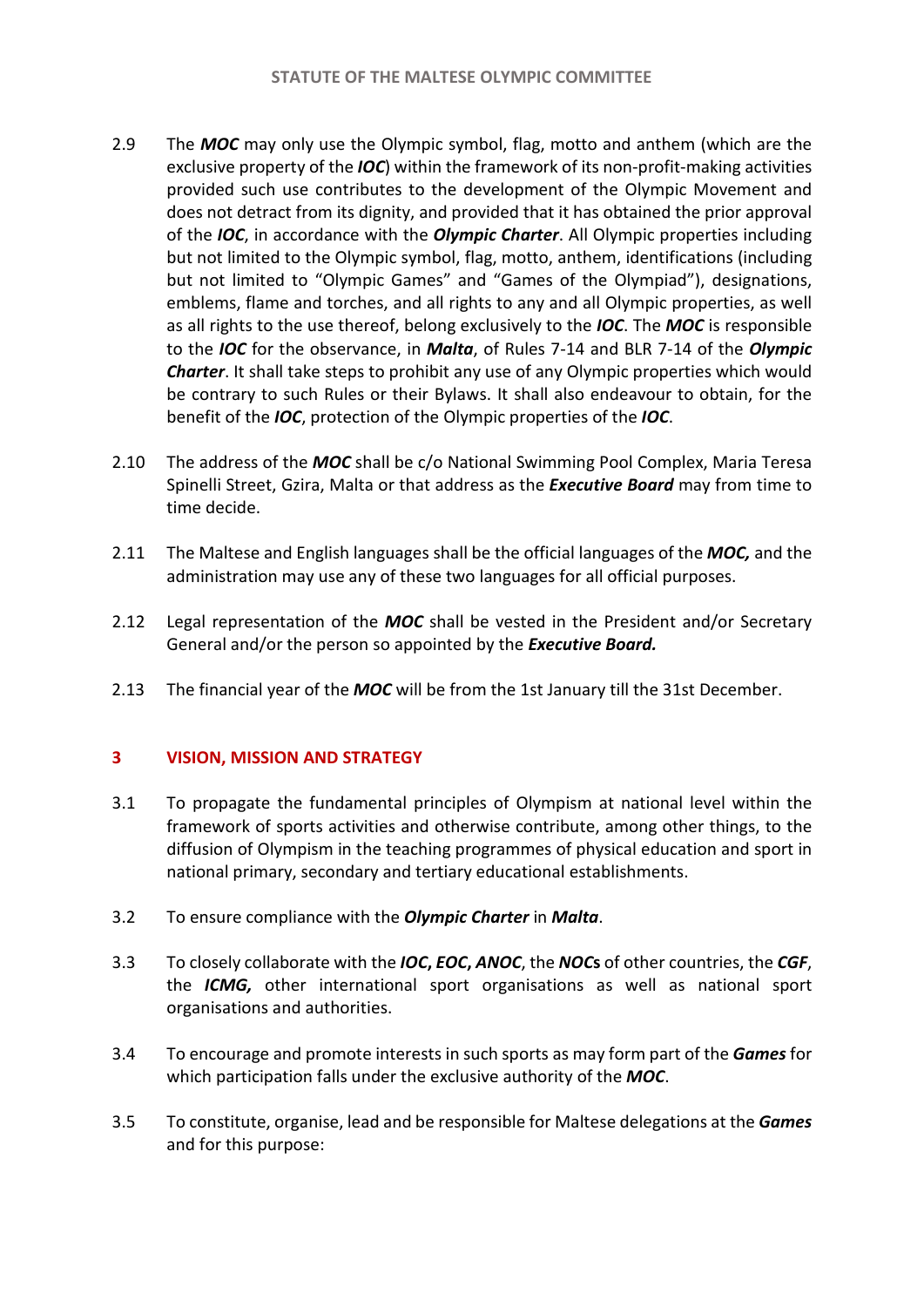- 3.5.1 To ensure that preparations by prospective participants are of a standard that would ensure participation with honour in all events.
- 3.5.2 To foster and, if necessary, subsidize the representation for Maltese contingents at the *Games*.
- 3.5.3 To allocate and distribute funds to its *Federation***s**.
- 3.6 To ascertain the adequate financial conditions to meet all its functions and roles through, but not limited to, the financial contributions of the *IOC* and other International Sport Organisations; funding from national government; sponsorship from private individuals or companies; profit percentages gained on sports events; television broadcasting rights and the sale of merchandising.
- 3.7 To maintain harmonious and cooperative relations with the relevant national governmental and non-governmental authorities as well as other sport organisations.
- 3.8 To offer solutions and encourage the development of sport in general in *Malta*; and to assist in the training of sports administrators and officials.
- 3.9 To submit proposals and comments on sports law and regulation, keeping into account the evolution of international protocols.
- 3.10 To see to the creation of institutions which devote themselves to Olympic education; and to concern itself with the establishment and activities of a National Olympic Academy, an Olympic Museum and cultural programmes related to the Olympic Movement.
- 3.11 To encourage the development of high-performance sport as well as to encourage the concept and accessibility of sport for all.
- 3.12 To encourage and support the promotion of women in sport at all levels and in all structures with a view to implementing the principle of gender equality.
- 3.13 To encourage and support measures relating to the medical care, health and wellbeing of athletes and sports officials.
- 3.14 To fight against the use of substances and methods prohibited by *WADA* or the International Sports Organisations through the adoption and implementation of the World Anti-Doping Code thereby ensuring that the anti-doping policies and rules, membership and/or funding requirements and results management procedures conform with the World Anti-Doping Code. In so doing, the *MOC* will also support and be compliant with the anti-doping laws of *Malta* and adhere to the recommendations pursuant from the National Anti-Doping Organisation.
- 3.15 To fight against competition manipulations through the adoption and implementation of the *OM Code PMC*, thereby ensuring that relevant policies and rules, membership and /or funding requirements are in conformity with the OM Code PMC.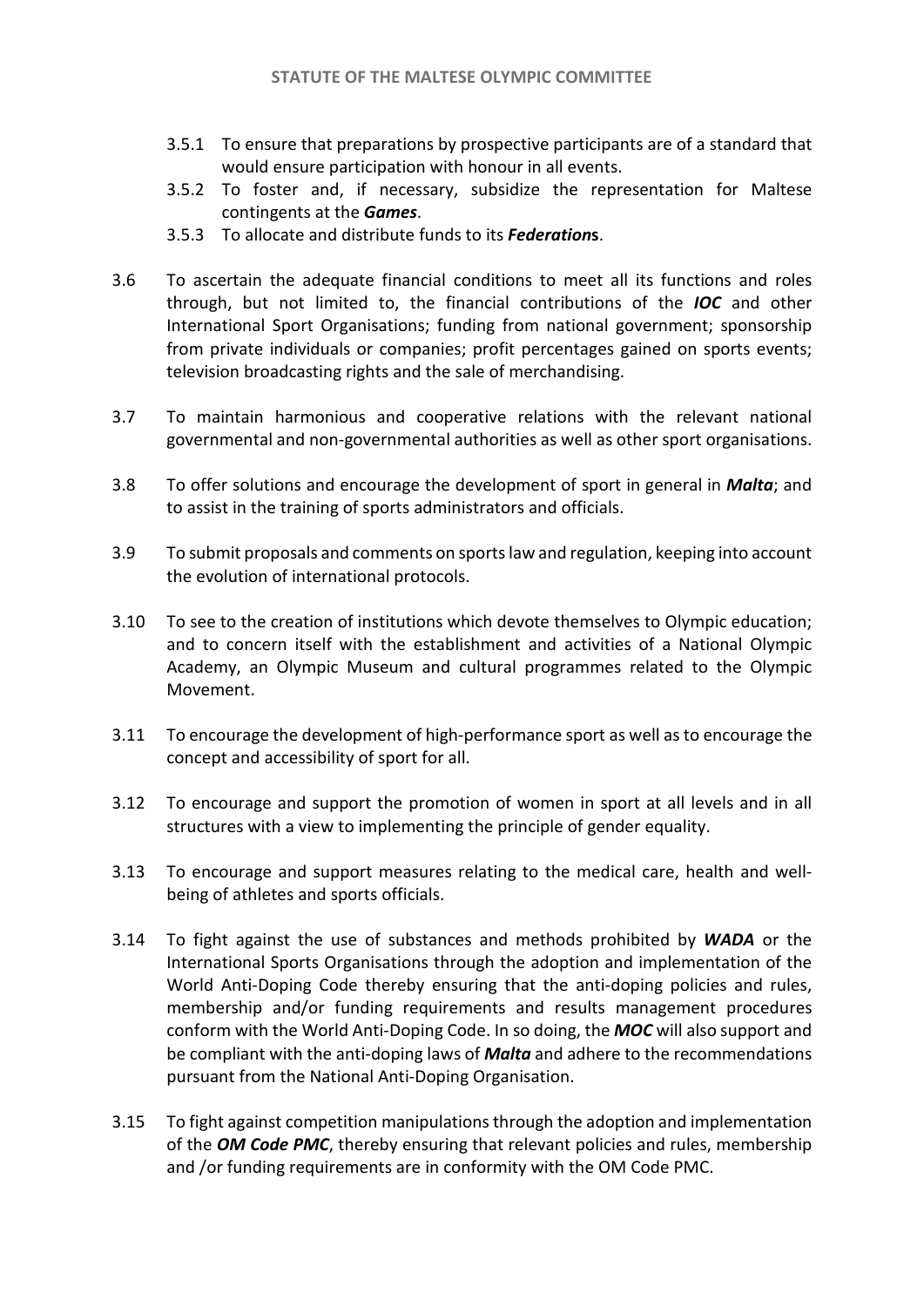- 3.16 To encourage and support the promotion of ethics and good governance in sport as well as education of youth through sport and to dedicate its efforts to ensuring that, in sport, the spirit of fair play prevails.
- 3.17 To undertake to participate in actions to promote peace by placing sport at the service of humanity; to promote gender equality and inclusion in sport; and to demonstrate a responsible concern for environmental issues.
- 3.18 To encourage and support initiatives blending sport with culture and education.
- 3.19 To commit itself to act against any form of abuse, harassment and violence in sport.
- 3.20 To secure the enjoyment of the rights and freedoms set forth in this *Statute* without discrimination of any kind, such as race, colour, gender, sexual orientation, language, religion, political or other opinion, national or social origin, property, birth or other status.

# **4 MOC's AFFILIATION TO OTHER INSTITUTIONS**

- 4.1 The *MOC* is recognised by the *IOC* and shall be affiliated to the *EOC, ANOC, ICMG* and the *GSSE.*
- 4.2 The *MOC*, being also the governing body of the Commonwealth Games Association of *Malta*, shall be affiliated to the *CGF*.
- 4.3 To enable the *MOC* to reach its objectives and roles, the *MOC* may also affiliate with any other International Sports Organisation including *COJI*.

# **5 MEMBERSHIP AND AFFILIATION TO THE** *MOC*

- 5.1 The *MOC* shall have the following categories of membership:
	- 5.1.1 Affiliate members being properly constituted *Federations* or organisations which must have been set up and active for at least two years and fall under one of the following categories:
		- 5.1.1.1 Olympic *Federation***s** which are affiliated to their respective *IF* and which organise, on a national level, a sport which forms part of the programme of the Olympic Games.
		- 5.1.1.2 Non-Olympic *Federations* which are affiliated to their respective *IF*  and which organise a sport on a national level.
		- 5.1.1.3 Traditional sport.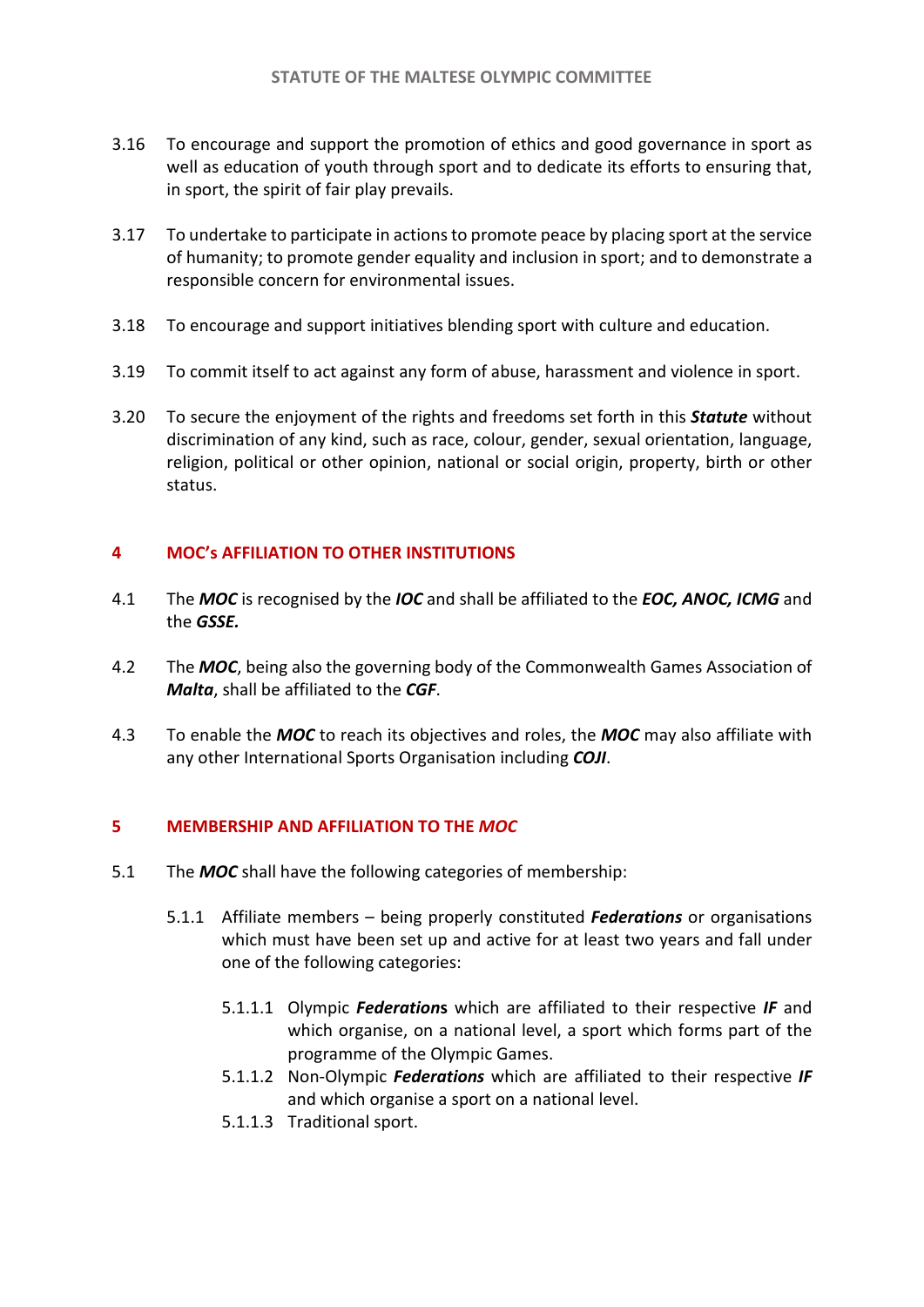- 5.1.2 Associate members being:
	- 5.1.2.1 All other properly constituted active *Federation*s which are not *MOC*  affiliate *members*.
- 5.2 The *MOC* will recognise only one national *Federation* for each sport. The *Federation*  must be recognised by the *IF* of that sport and, in turn, the *IF* must be recognised by the *IOC.* Proof must be provided that the *Federation* exercises a specific and real sports' activity in *Malta* and internationally, including organisation of a national competition. This could include development programmes of its sport in *Malta*, by organising and/or participating in competitions and/or by implementing training programmes for its athletes.
- 5.3 To be considered for membership, the *Federation* shall formally undertake to:
	- 5.3.1 Abide by the *Olympic Charter*, the *MOC's Statute*, Bylaws, policies and decisions while acting in the capacity as a member or as a participant in *MOC's*  events or activities.
	- 5.3.2 Fight against the use of substances and methods prohibited by *WADA* or the International Sports Organisations through the implementation of the World Anti-Doping Code, to be compliant with the anti-doping laws of *Malta* and adhere to the recommendations pursuant from the National Anti-Doping Organisation.
	- 5.3.3 Fight against competition manipulations through the adoption of rules in conformity with the *OM Code PMC* and the development of relevant awareness raising activities.
- 5.4 All applications for membership shall be examined by the *Executive Board* for verification on whether such applications conform to the requirements of the *MOC*. The *Executive Board* can request further information or clarification before submitting its recommendations to the *MOC* General Assembly.
- 5.5 A motion of application to be accepted as an affiliate or associate *member* of the *MOC*  must appear on the agenda of the General Assembly meeting and shall require the approval of at least two-thirds of the voting *members* present at the meeting for its adoption.
	- 5.5.1 Olympic *Federations* are automatically elected as associate or affiliate members of the *MOC* and do not require acceptance by the General Assembly as long as they comply with the provisions of Articles 5.2, 5.3 and 15.
- 5.6 Affiliate or associate *Federation***s** of the *MOC* must continue to comply with the provisions of Articles 15 of this *Statute* otherwise Articles 6 will be invoked.
- 5.7 Affiliate and associate *Federation***s** of the *MOC* may benefit from any programme or project of the *MOC*.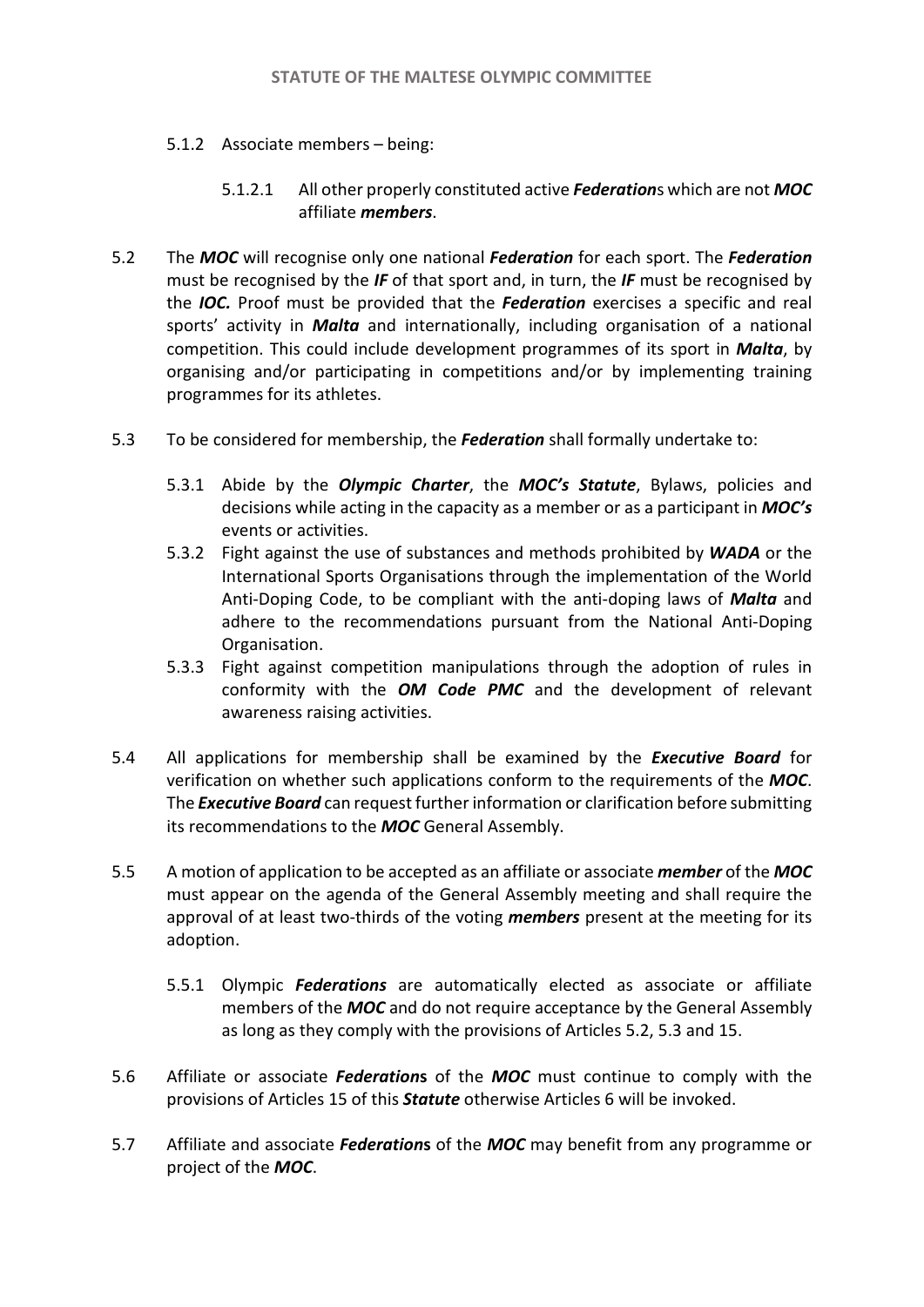## **6 SUSPENSION OR REMOVAL OF MEMBERSHIP BY THE GENERAL ASSEMBLY**

- 6.1 The *MOC Executive Board* may suspend temporarily any *Federation* if it results that the *Federation* is in default of any criteria established for membership or for any other reason that the *Executive Board* may deem fit, after prior consultation and coordination with the *IF* concerned. At the first possible General Assembly, the *Executive Board* will then recommend to the General Assembly that such *Federation*  be either suspended temporarily or expelled.
- 6.2 A motion of removal of a *Federation* must appear on the agenda of the General Assembly meeting and shall require the approval of at least two-thirds of the voting *members* present at the meeting for its adoption.
- 6.3 Any individual, including one representing his *Federation*, may be similarly suspended or otherwise dealt with.
- 6.4 A motion of removal of any individual must appear on the agenda of the General Assembly meeting and shall require a simple majority approval of the voting *members* present at the meeting for its adoption.
- 6.5 The *Federation* or individual will have the right to address the General Assembly to make a case before the General Assembly will take a decision. This will include the right to bring proof or witnesses. The General Assembly will have the right to ask questions.
- 6.6 A *Federation* or any individual that is suspended shall be notified by registered letter by not later than seven *days* of the decision indicating the date and period of suspension.
- 6.7 A term of suspension commences from the time it is pronounced by the *MOC* unless otherwise stipulated and does not expire until the close of the *day* named in the decision.
- 6.8 A *Federation* or any individual can appeal this decision through arbitration according to the provisions of the (*Malta*) Sports Act. The decision of the arbitration tribunal will be binding on all parties, subject to any further appeal to Court of Arbitration for Sport based in Lausanne, Switzerland, under Article 7.5 of this *Statute*.

### **7 DISCIPLINARY AND GRIEVANCE PROCEDURES**

7.1 In the event of alleged misconduct, breach of the *MOC's* code of ethics, breach of the *Games' Agreement* or similar offences, the *MOC Executive Board* will have the right to rescind any privileges to any athlete or official from its *Federations* or enforce any other restriction it may deem fit to impose depending on the gravity of the case. In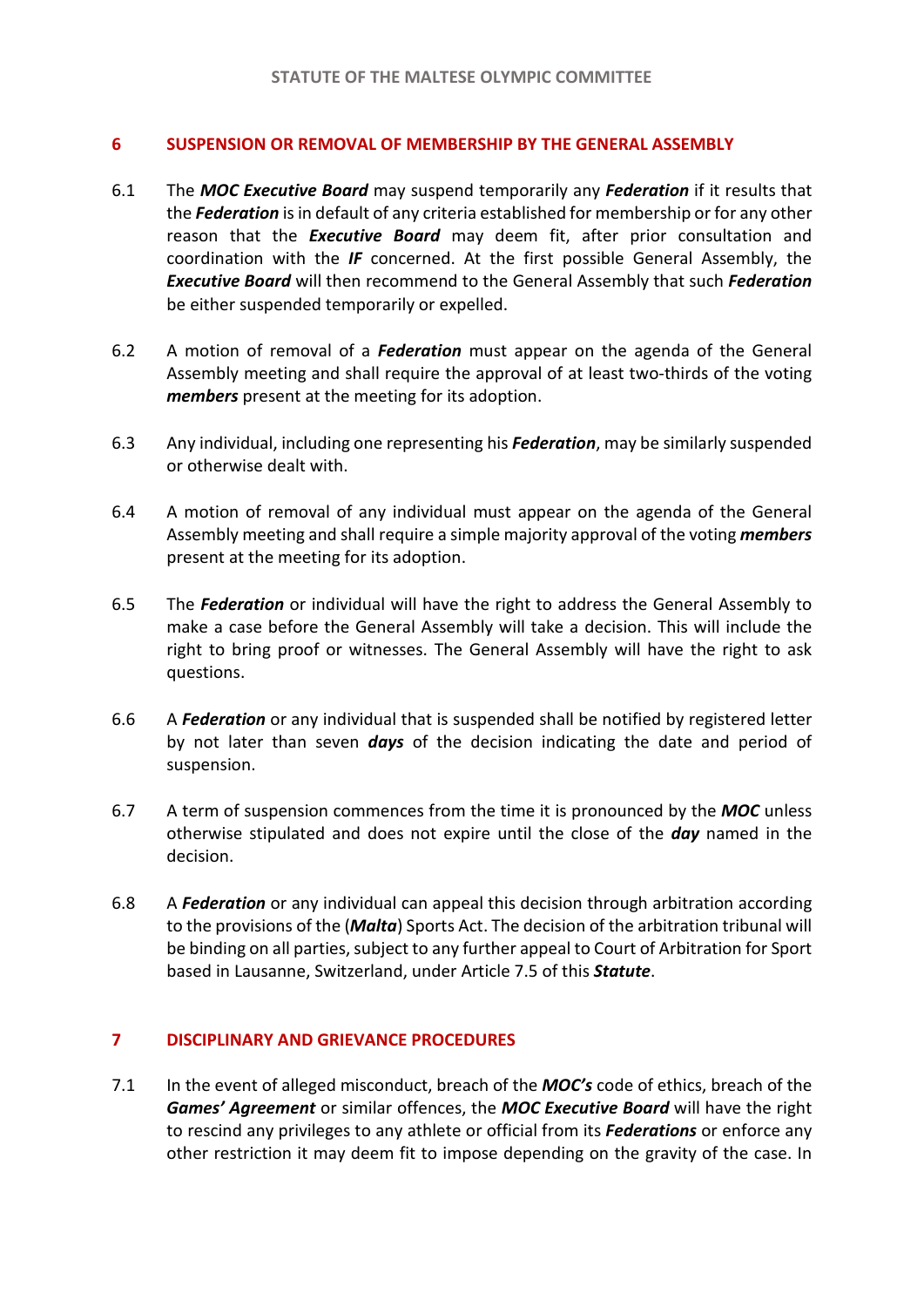deciding any given case the *MOC Executive Board* shall ensure that the person facing any proceedings is given a fair hearing.

- 7.2 The *MOC Executive Board* will either decide the matter on its own merits or else, should the matter be of major importance, refer the matter to other pertinent boards or authorities or else set up a Disciplinary Board composed of three independent persons. The chairman of this board shall be a warranted lawyer, shall be approved by the General Assembly and shall nominate the two other independent persons to assist him. The Disciplinary Board shall have the right to regulate its own procedure following the guidelines of the Disciplinary Process as set up in Bylaw 3. The Disciplinary Board may impose restrictions it may deem fit to impose depending on the gravity of the case.
- 7.3 If the *MOC* receives a complaint or grievance from a *Federation* against any action of an official of the *MOC* or against any official appointed by the *MOC* to the *Games*, the *MOC* shall, where appropriate, refer the matter to other pertinent boards or authorities or else refer the matter to the Complaints Board composed of three independent persons. The chairman of this board shall be a warranted lawyer, shall be approved by the General Assembly and shall nominate the two other independent persons to assist him. The Complaints Board shall have the right to regulate its own procedure however it must ensure that the person subject to the proceedings is given a fair hearing according to the provisions of Bylaw 3. The Complaints Board shall decide each given case based on its rules and regulations and were not possible, based on equity.
- 7.4 Any decision taken by the Disciplinary Board or the Complaints Board may be submitted exclusively by way of appeal to an Appeals Board within fourteen *days* after reception of the decision. The Appeals Board shall be composed of three independent persons, the chairman of which shall be a warranted lawyer, shall be approved by the General Assembly and shall nominate the two other independent persons to assist him.
- 7.5 Thereafter, an appeal shall lie to the Court of Arbitration for Sports. CAS will resolve the dispute definitively in accordance with its Code of Sports Related Arbitration. The time limit for appeal is twenty-one *days* after the reception of the decision concerning an appeal.

# **8 GOVERNANCE & CONFLICT OF INTEREST**

- 8.1 The governance and administration of the *MOC* shall be vested in:
	- 8.1.1 The General Assembly according to the provisions of Articles 9 to 12.
	- 8.1.2 The *Executive Board* according to the provisions of Articles 8 and 13.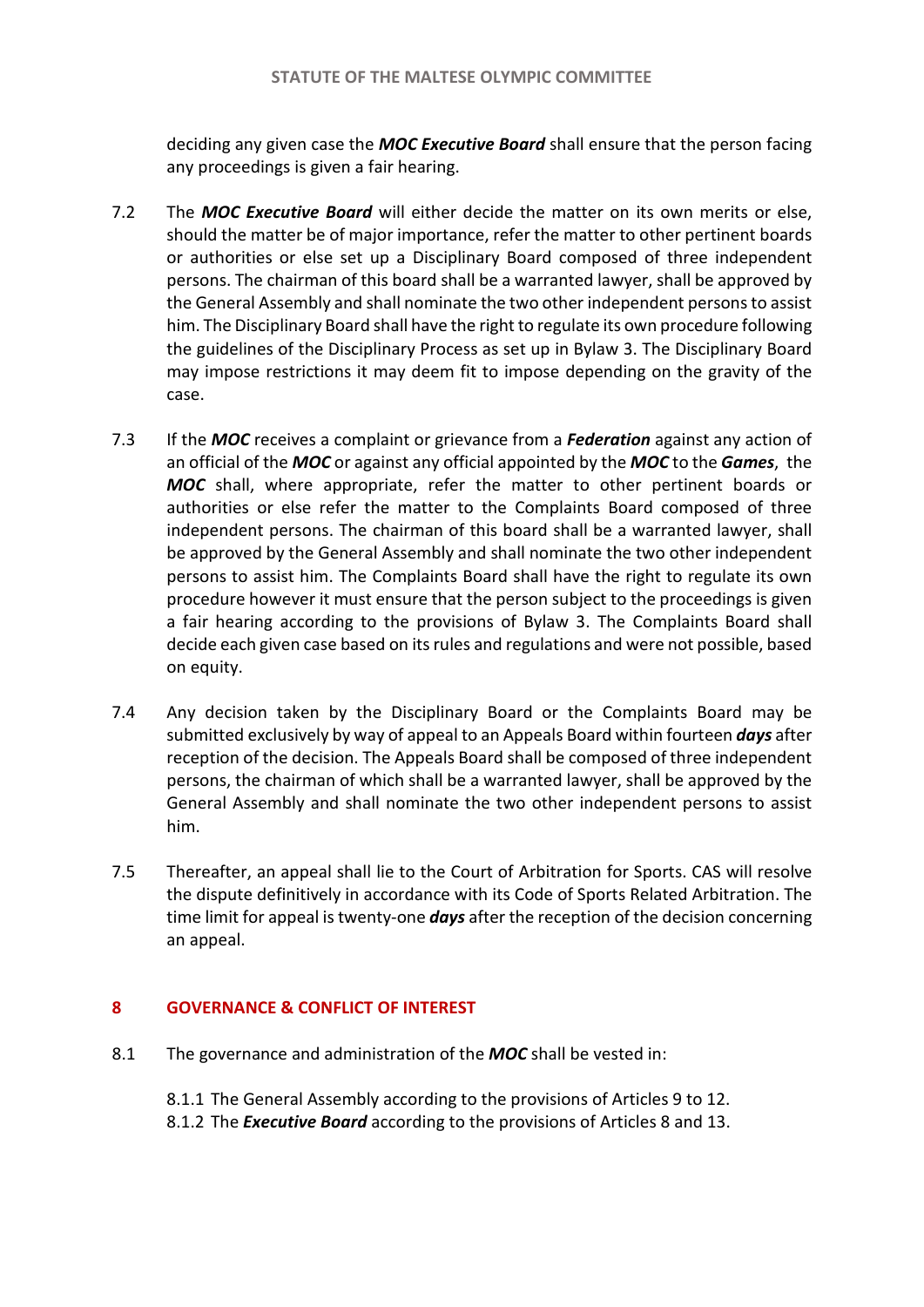- 8.2 The *Executive Board* officials of the *MOC* shall not accept any compensation, commission, or bonus of any kind in consideration for their services or for the performance of their duties, from the *MOC* or from organisations providing goods or services to the *MOC*. This does not include payments or salaries by these organisations for professional services they have been directly contracted or employed to provide. *Executive Board* officials may be reimbursed by the *MOC* for justifiable and reasonable expenses incurred in the carrying out of their functions on behalf of the *MOC*.
- 8.3 The *MOC* may delegate any official of its *Executive Board* to represent it on any national government or other public authority board.
- 8.4 The national government or other public authorities shall not designate, nominate or appoint any person to the *Executive Board* or to the General Assembly of the *MOC.*  However, the *MOC* may decide, at is discretion, to co-opt as members representatives of such authorities. Such members will hold a post in an ex-officio capacity with no voting rights.
- 8.5 Any person expelled from the *IOC***,** *EOC, MOC, IF* or *NF*, may not be a delegate or official of any governing, executive or administrative body or commission of the *MOC*.
- 8.6 The President and Secretary General of the *MOC* must not hold executive posts with any *Federation*. Within thirty *days* from their election to the *MOC Executive Board*, they must relinquish any such posts, failing which, their election will be deemed null and void.
- 8.7 All *MOC Executive Board* officials must declare in writing to the *MOC* any interest that they, or individuals related to them as per Article 11.10, have that might conflict with their duties to the *MOC*. This declaration must be received within seven *days* as soon as such potential conflict of interest becomes apparent.
	- 8.7.1 A conflict of interest could include, but is not limited to, all other sport-related roles, such as: their employment; business relationships; involvement with any sponsor; any sport-related appointment and/or commitment (voluntary or against payment) with government or with any sports body, sports organization or national *Federation*.
	- 8.7.2 When any conflict comes into play, then the *Executive Board* official will be requested to abstain from discussing this matter and will be requested to temporarily leave the meeting. The official concerned will not be permitted to vote on the matter.
	- 8.7.3 Failing such a declaration and should a conflict of interest be found to exist; the President or in his absence, the person chairing the meeting will act to rectify the matter with the *Executive Board* official in question.
	- 8.7.4 Should this not be resolved, then a decision shall be determined by a majority decision of the *Executive Board*. The *Executive Board* official concerned will have the opportunity to explain his views but will not be permitted to vote on this matter.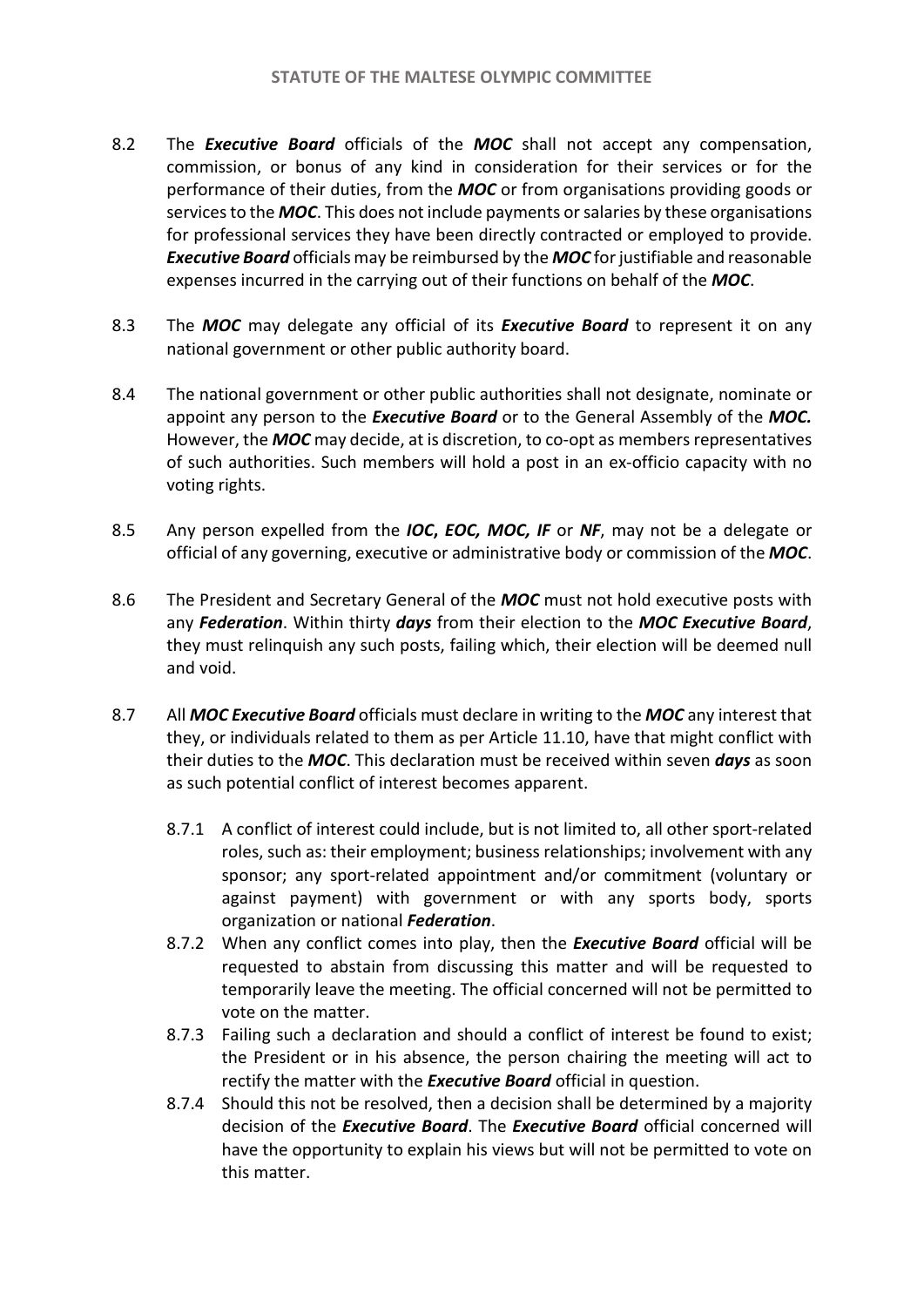## **9 GENERAL ASSEMBLIES OF THE** *MOC*

- 9.1 The General Assembly is the supreme authority of the *MOC*. It will be the policymaking body and has the power to administer the affairs of the *MOC*.
- 9.2 The General Assembly shall consist of:
	- 9.2.1 The *MOC Executive Board.*
	- 9.2.2 Any Maltese member/s of the *IOC.*
	- 9.2.3 Any co-opted members.
	- 9.2.4 Two representatives of each affiliated *Federation*.
	- 9.2.5 One representative of each associated *Federation*.
	- 9.2.6 Two athletes' representatives elected by the *MOC Athletes' Commission* established in accordance with the *IOC* guidelines, from among *athletes* who have taken part in at least one of the last three editions of the *Games*.
- 9.3 To be qualified to represent a *Federation* at the *MOC* General Assembly, a delegate of the *Federation* must be a citizen of *Malta*.
- 9.4 The *MOC Executive Board* can allow other people, not entitled to vote, to attend and address single sessions of any General Assembly meeting.
- 9.5 Every year at least two General Assembly meetings will be held one in spring and one in autumn. The spring meeting will be held in the first six months of the year whilst the autumn meeting will be held in the second six months of the year. Every four years, an Elective General Assembly according to the provisions of Article 11.
- 9.6 Twenty per cent of all *Federation***s** of the *MOC* having the right to vote shall form a quorum at all meetings. If the said quorum is not attained, the meeting will start after twenty minutes with those *Federations* present.
- 9.7 General Assembly meetings shall be summoned following a discussion by the *Executive Board*. Notice of the General Assembly meeting shall be sent to those entitled to attend by not later than sixty *days* prior to the meeting. The accidental nonreceipt of the notice of the meeting or any document attached to it shall not be considered in any way an infringement for the General Assembly to be postponed.
- 9.8 The Agenda for the spring General Assembly shall normally include the following:
	- (a) Approval of the minutes of the preceding General Assembly meeting.
	- (b) Address by the President.
	- (c) Presentation of the annual administrative report by the *Executive Board***.**
	- (d) Resolutions or motions to amend the *Statute* if required.
	- (e) Approval of the audited financial accounts for the previous year.
	- (f) Approval of the annual subscription fee for the next financial year.
	- (g) Any other matters.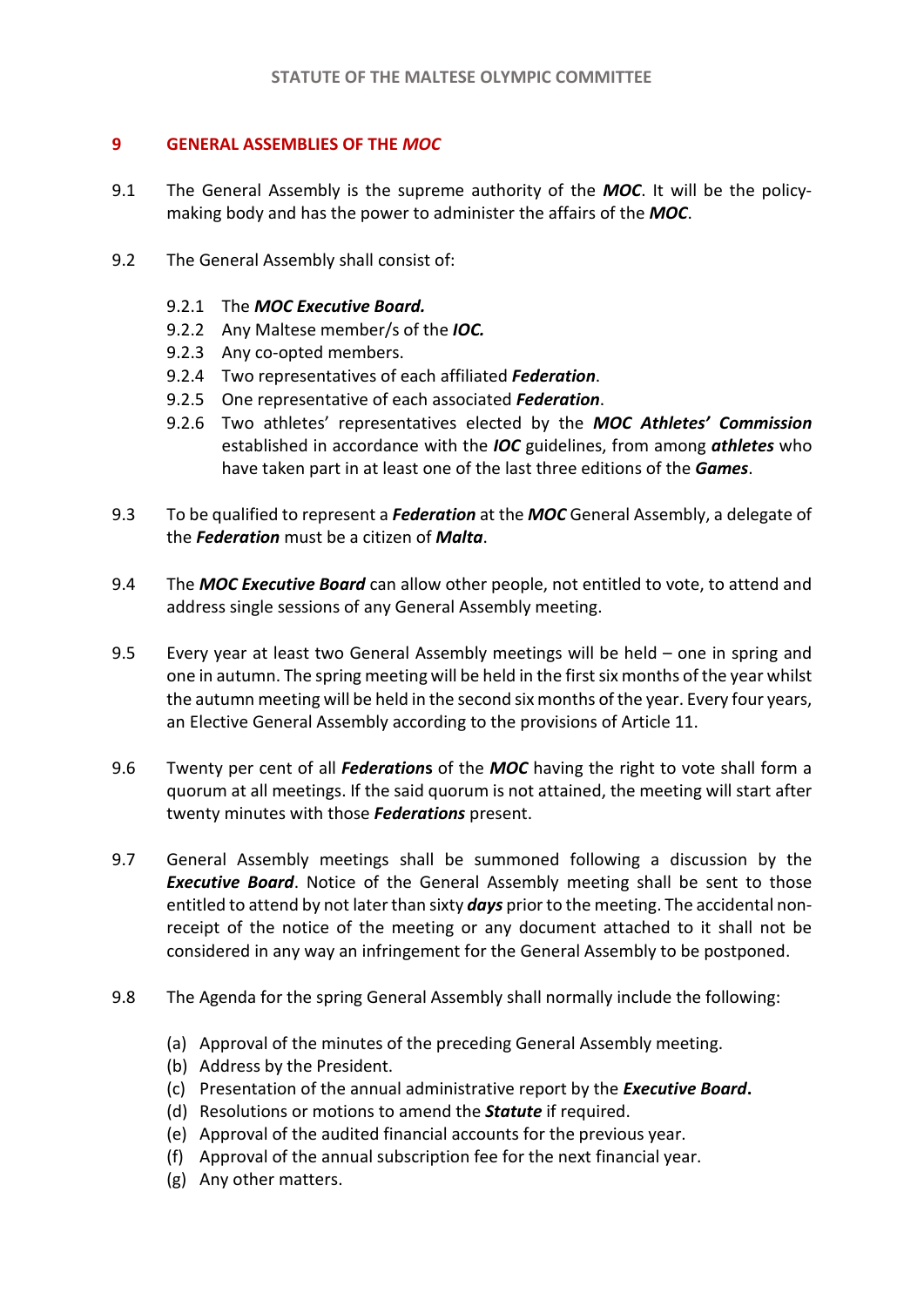- 9.9 The Agenda for the autumn General Assembly shall normally include:
	- (a) Approval of the minutes of the preceding General Assembly meeting.
	- (b) Address by the President.
	- (c) Resolutions or motions to amend the *Statute* if required.
	- (d) Address by the *Executive Board* officials where required.
	- (e) Any other matters.
- 9.10 Notice of the business to be transacted (agenda) shall be communicated to all *Federation***s** not less than seven *days* before the proposed date of such meeting and no other business shall be admitted at such meeting.
- 9.11 Amendments to the *Statute* can be considered during any *MOC* General Assembly or any *MOC* Extraordinary General Assembly meeting. Amendments to the *Statute* may be proposed by the *Executive Board* or by an affiliated *Federation*.
- 9.12 A resolution to amend the *Statute* shall be submitted in writing to the *MOC* at least thirty *days* before the proposed date of the meeting. Such resolutions shall be communicated to the *Federation*s at least twenty *days* before the proposed date of the meeting.
- 9.13 Any counter amendment to a proposed resolution must be presented in writing to the *MOC* at least fifteen *days* before the date of the meeting. Such counter resolutions shall be communicated to the *Federation*s at least seven *days* before the proposed date of the meeting.
- 9.14 A counter resolution will be considered before its original resolution and the latter shall be rescinded if the counter resolution has the support of the General Assembly. If the counter resolution is rescinded, the original resolution will be brought for consideration by the General Assembly.
- 9.15 Resolutions to amend the *Statute* require the approval of two-thirds of the *members* present with the right to vote.
- 9.16 Amendments to the annexes and Bylaws shall only require a simple majority of the *members* present with the right to vote.
- 9.17 Any business or motion not dealt with by the closing of the meeting shall be adjourned and given priority at the next General Assembly meeting.
- 9.18 The chairperson of the General Assembly may at any time adjourn any meeting (whether or not it has commenced, or a quorum is present) either without fixing a day for the meeting or to another time or place where it appears to him that: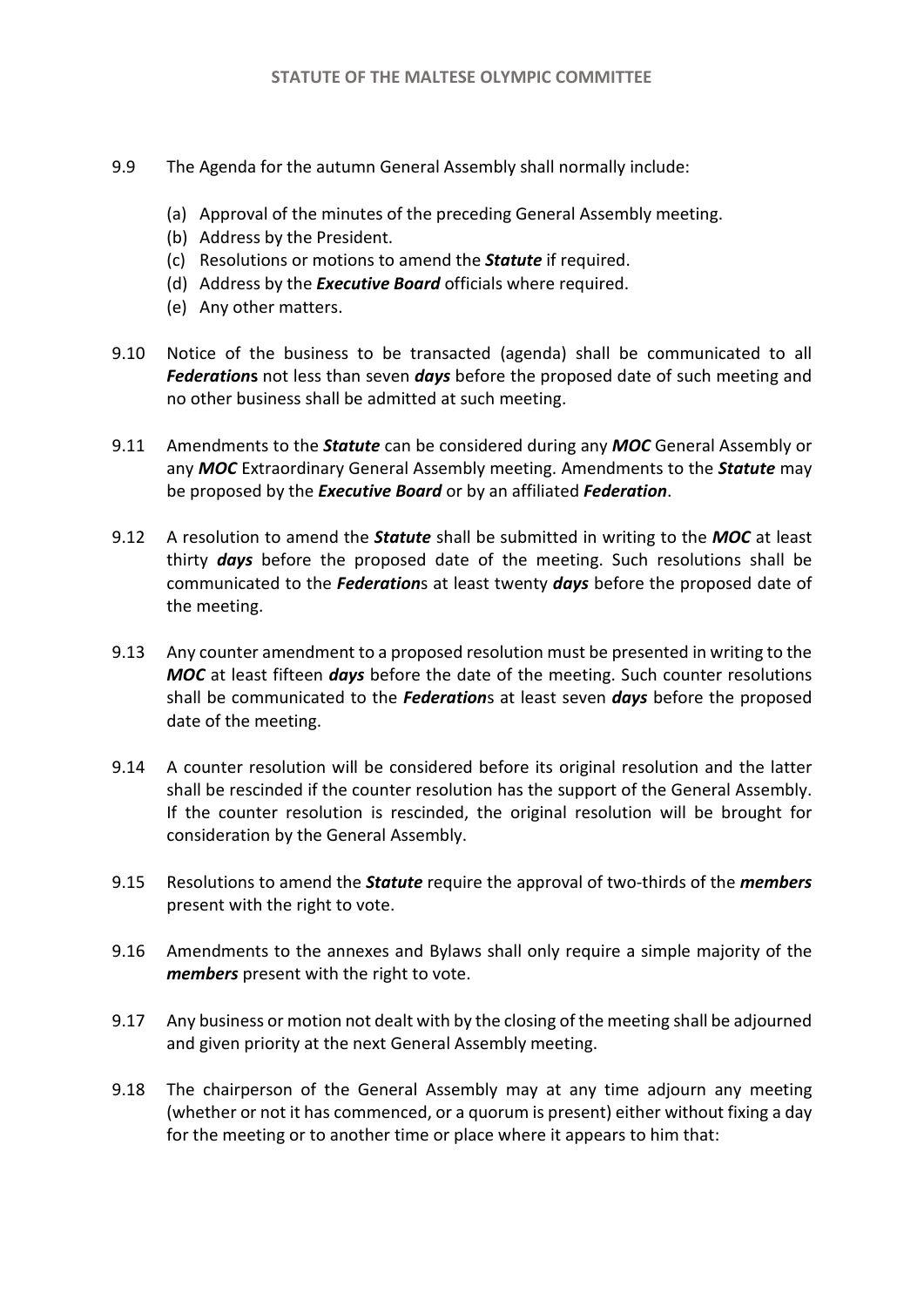- (a) *Members* wishing to attend cannot be conveniently accommodated in the place appointed for the meeting; or
- (b) The conduct of persons present prevents, or it is likely to prevent, the orderly continuation of business; or
- (c) An adjournment is otherwise necessary so that the business of the meeting may be properly conducted.
- 9.19 Any *member*, or its representative, not conforming to any directive given by the Chairperson during any General Assembly may be suspended by the Chairperson and asked to leave the meeting.

## **10 EXTRAORDINARY GENERAL ASSEMBLY MEETINGS**

- 10.1 Extraordinary General Assembly Meetings shall be called any time they are requested by the President, or by the majority of the *Executive Board* or by at least a quarter of all *Federation*s that have the right to vote.
- 10.2 The objectives of calling such a meeting must be clearly stated.
- 10.3 No item other than that specified on the Agenda shall be discussed or decided.

# **11 ELECTIVE GENERAL ASSEMBLY OF THE** *MOC*

- 11.1 The *MOC* Elective General Assembly shall be held in June every four years in the year immediately following the summer *Olympic Games* unless special circumstances prevail and the Elective General Assembly needs to be brought forward or delayed under approval and/or advice by the *IOC.*
- 11.2 The Agenda for the Elective General Assembly shall only include the following:
	- (a) Address by the President.
	- (b) Presentation of the annual administrative report by the *Executive Board*.
	- (c) Presentation of the full audited accounts of the quadrennial.
	- (d) Approval of the auditors for the forthcoming quadrennial.
	- (e) Approval of the annual subscription fee for the next financial year.
	- (f) Presentation speeches by the election contestants.
	- (g) Separate election of the President, the Deputy President, the Secretary General, the Director of Finance, the Director of Sport and four other *Executive Board*  Directors.
- 11.3 Nomination for any post must be duly proposed by any one affiliated *Olympic Federation* and seconded by another affiliated *Federation*. The nominated candidate must signify his acceptance even if this is done by electronic means and sign a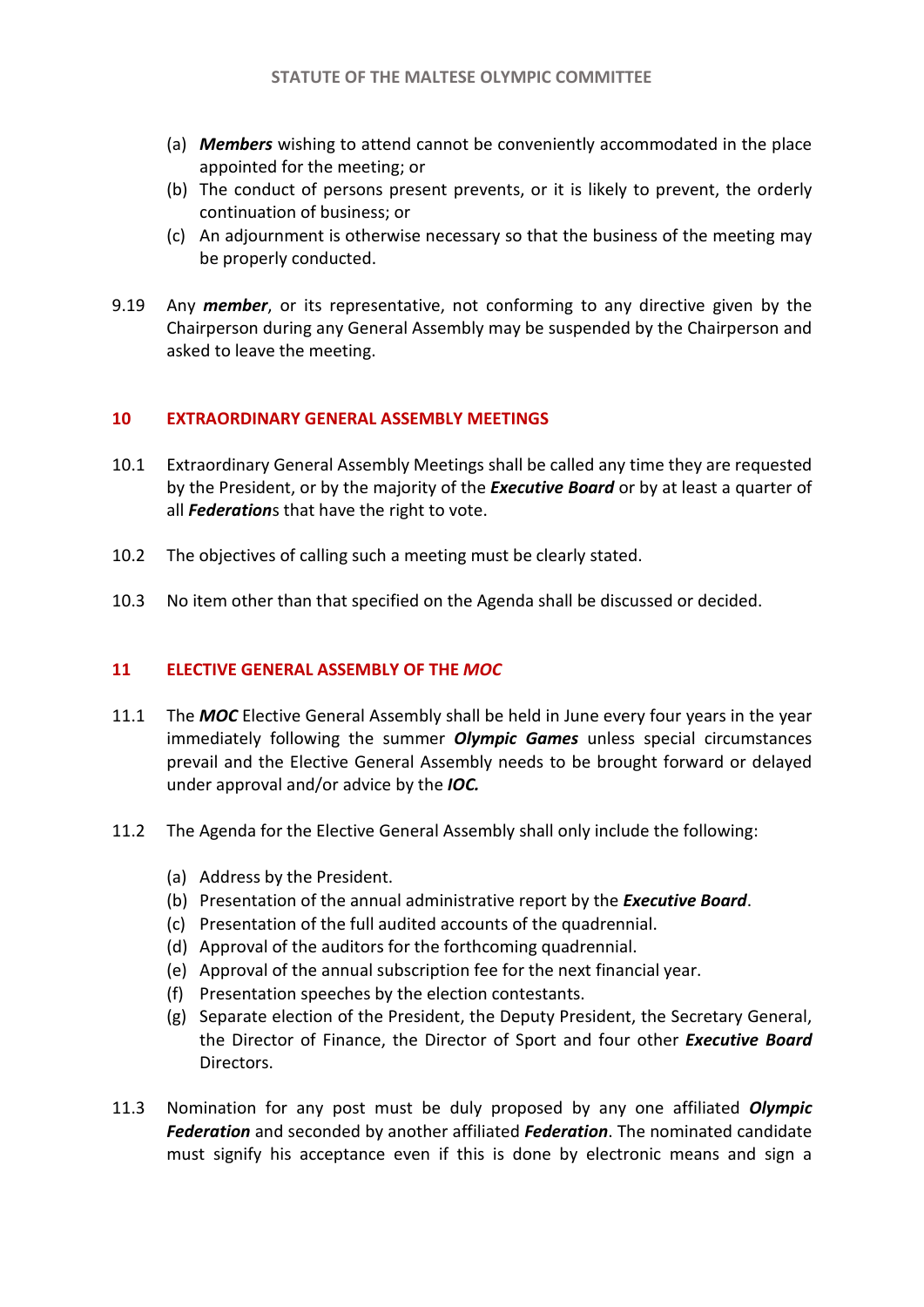declaration that he intends to attend at least three quarters of the *Executive Board*  meetings.

- 11.4 There can be no more than one representative candidate from any affiliated *Federation* who can be elected to the *MOC Executive Board.*
- 11.5 Together with the acceptance of the nomination, any candidate is to provide a biographical profile, include a police record of conduct and pronounce any interest that might conflict with his duties as an *MOC Executive Board* member.
- 11.6 The nominations for the post of President are to be submitted to the *MOC* secretariat at least forty *days* prior to the Elective General Assembly or any General Assembly Meeting where elections are to be held.
- 11.7 The nominations for all other officials are to be submitted at least thirty *days* prior to the Elective General Assembly or any General Assembly Meeting where elections are to be held.
- 11.8 All nominations will be acknowledged in writing and will be circulated to all *members* fifteen *days* before the Assembly Meeting. The *members* will also be provided with the biographical profile of each candidate.
- 11.9 The nomination must be specific to one of the roles assigned to the *Executive Board.*  A candidate may accept to be nominated for more than one role but will be elected only to the highest sequential role – as highlighted in Article  $11.2(g)$  – if he manages to secure the majority of votes for that role.
- 11.10 No person shall be qualified to stand for election as an official of the *Executive Board*  or to remain an official thereof:
	- (a) Unless he is a Maltese citizen and has been permanently resident in *Malta* for at least five years prior to the time of the election and can remain so throughout their holding such a position within the *MOC*.
	- (b) Unless he is over 16 years and less than 75 years of age at time of the election.
	- (c) If he is a person in the employment of the *MOC*.
	- (d) If he holds or has held the position of a magistrate or judge in accordance with the Code of Organisation and Civil Procedure Cap. 12 of the Laws of *Malta* or its equivalent.
	- (e) If he holds or held the position as an assistant to the judiciary or to adjudicate in the Small Claims Tribunal or Arbitration Board or their equivalent.
	- (f) If he is a member of parliament.
	- (g) If he holds an executive position with any political party, political movement and/or trade union.
	- (h) If he is employed or in any way forms part of the management team in any national government sports entity within the sports ministry or secretariat.
	- (i) If he does not comply with the provisions of Articles 8.5 and 8.6.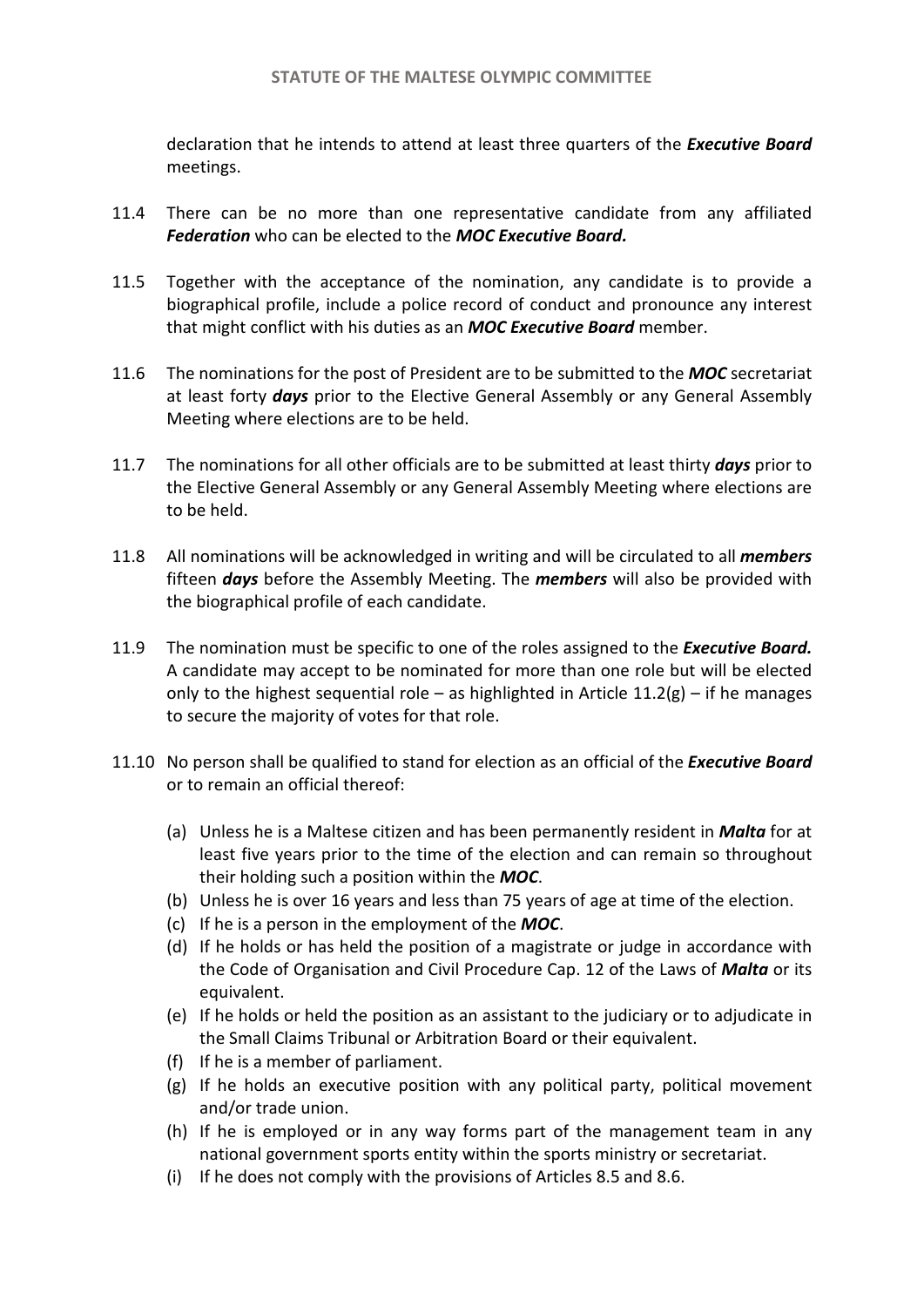- (j) If he has been adjudged or otherwise declared bankrupt under any law.
- (k) If he has a criminal record.
- (l) If he is suspended by the *MOC* or declared "persona non-grata" for having acted against the interests of the *MOC*.
- (m) If he is interdicted or incapacitated for any mental infirmity or for prodigality or is otherwise determined to be of unsound mind.
- (n) If he has a financial or other interest in any enterprise or activity which is likely to affect the discharge of his functions as an official of the *Executive Board.*
- 11.11 *Executive Board* officials may neither be related by consanguinity up to third degree nor by affinity up to a second degree as explained in Appendix C.
- 11.12 Elections, when applicable, for the *Executive Board* shall be held according to the procedures as laid down in Appendix C. The elected officers will hold office for four years (one Olympiad period).
- 11.13 Any candidate for the positions of President, Deputy President, Secretary General, Director of Finance, Director of Sport who obtains more than fifty per cent of the votes validly cast shall be declared elected. If there are more than two candidates for any such position and none of them obtains more than fifty per cent of the votes validly cast in the first round, there shall be a second round between the two candidates who obtain the highest number of votes validly cast in the first round. In this second round, the candidate who obtains a simple majority of the votes validly cast shall be declared elected. In the event of a tie for any of these positions, a further ballot will be held between the candidates concerned until one of the candidates obtains a simple majority of the votes cast.

For the positions of the four other Executive Board Directors, the person or persons polling the highest number of votes for the specific vacancy shall be declared elected to the *Executive Board*. In the event of a tie for any of the vacancies, a further ballot will be held between the candidates concerned until one of the candidates gains a simple majority of the votes cast.

- 11.14 Each gender shall contribute at least three of the individuals who are elected *Executive Board* officials.
	- 11.14.1 If such gender representation is not filled by election, the *Executive Board*  shall co-opt individuals to the *Executive Board* increasing the number to more than ten if necessary.
	- 11.14.2 Such appointments by co-option to the *Executive Board* shall be made on merit and shall be subject to the confirmation by the General Assembly at its next meeting.
- 11.15 All elected *Executive Board* officials shall assume office immediately after the meeting at which they are elected and remain in office until the end of the Olympiad period in which they are elected or until they retire.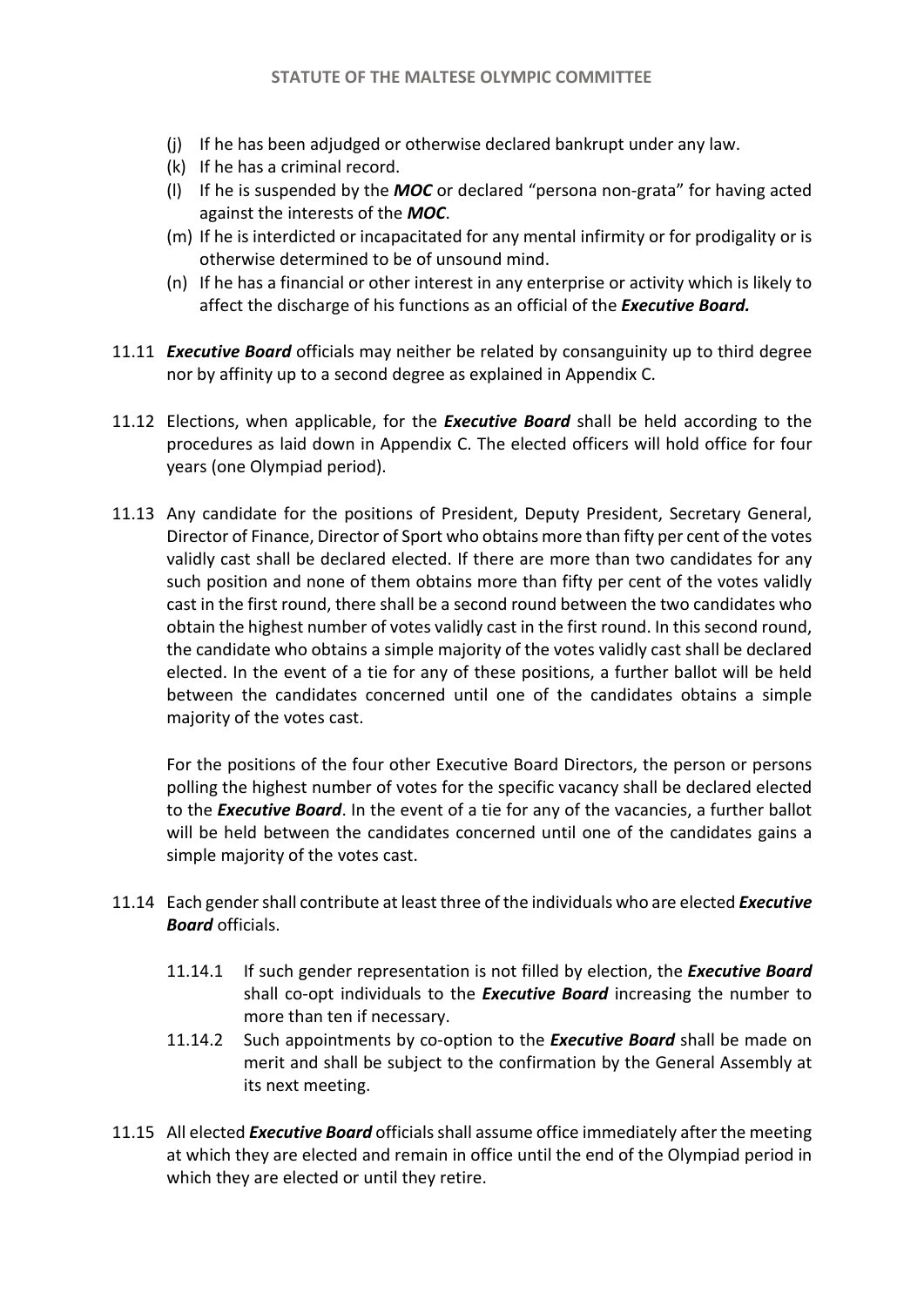- 11.16 An *Executive Board* official may serve, in the same role, for a maximum of three Olympiads (maximum twelve years or less if elected between Olympiads) subject to the same election process as highlighted above.
- 11.17 An *Executive Board* official having completed three Olympiads (twelve years or less if elected between Olympiads), may be elected again as an official of the *Executive*  Board in a different role for not more than two further Olympiad periods (eight years).
- 11.18 No official can serve the *MOC* for more than an aggregate maximum period of five terms (twenty years or less if elected between Olympiads).
- 11.19 If an official of the *Executive Board* resigns from his duties more than fifteen months prior to the next Elective General Assembly, an election will be held at the next General Assembly to fill the vacant post according to the provision of this Statue. Otherwise, the situation will normally remain vacant until the next Elective General Assembly unless the *Executive Board* decides otherwise and calls an earlier election.
- 11.20 The limitations established in Articles 11.17; 11.18 and 11.19 shall apply as from the date of entry into force of this revised *Statute* and any time served by a person on the *Executive Board* prior and up to the entry into force of this revised *Statute*, shall not be considered for the purposes of Articles 11.17; 11.18 and 11.19.

# **12 VOTING AT GENERAL ASSEMBLY MEETINGS**

- 12.1 The following shall each have one vote at a General Assembly or an Extraordinary General Assembly of the *MOC*:
	- (a) The Maltese members of the *IOC*, if any, under Article 9.2.2.
	- (b) The two representatives of each affiliated *Federation* under Article 9.2.4.
	- (c) The *Executive Board* officials who also hold a position in an affiliated *Federation*  and are appointed by the *Federation* as one of the its voting representatives; and
	- (d) The two representatives of the *Athletes' Commission* under Article 9.2.6.

The President of the *MOC,* or in his absence, the person chairing the meeting shall have a casting vote, except for elections.

- 12.2 The representative of each associate *Federation* and the recognized members of the MOC do not have a right to vote although they will be granted the right to address the General Assembly.
- 12.3 Proxies to attend and vote at General Assemblies can be granted only to executive officials of the respective *Federation*.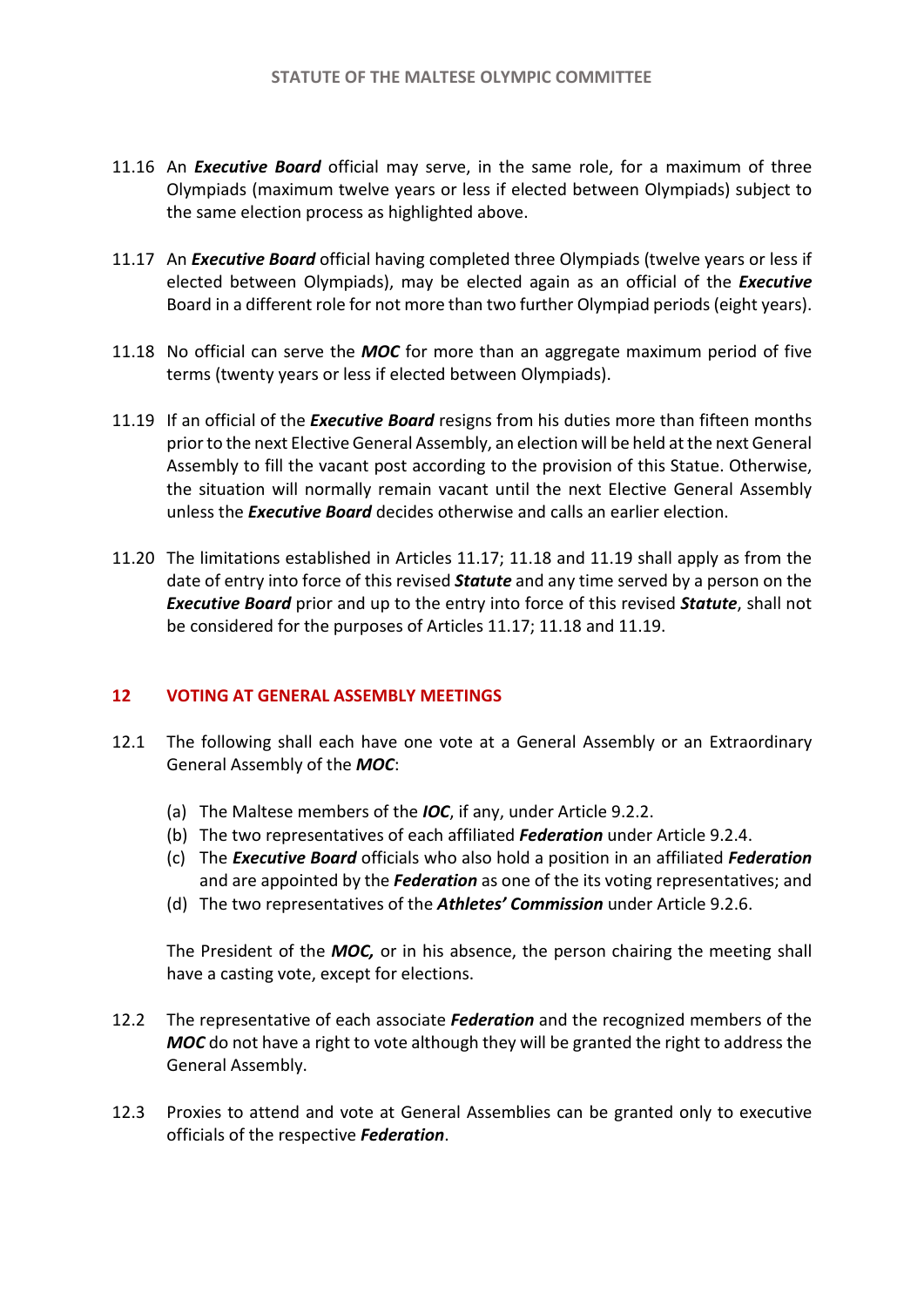- 12.4 During an Elective General Assembly, only those incumbent *MOC Executive Board*  officials who are also one of the two representatives of their affiliated *Federation* have a vote in respect of the elections of the *Executive Board*.
- 12.5 The representatives of the *Federation*s whose annual fees to the *MOC* have not been paid up shall not be able to vote in a General Assembly.
- 12.6 The Olympic *Federation*s or the representatives chosen by them must constitute the voting majority of the *MOC* General Assembly on all matters.
	- 12.6.1 When dealing specifically with questions relating to the *Olympic Games*, only the votes cast by Olympic *Federation*s affiliated to the *MOC* according to Article 5.1.1.1 shall be taken into consideration.
	- 12.6.2 When the *members* do not reach agreement on whether the subject discussed is an *Olympic Games* related matter or otherwise, the President or the person chairing the meeting shall rule on what constitutes an *Olympic Games*' matter basing his decision on what is provided in the *Olympic Charter*  and similar documents. Such a ruling shall not be subject to challenge by the General Assembly.
- 12.7 Save for the elections of the *Executive Board* officers, all voting at all General Assembly meetings shall be determined by the show of hands unless a secret vote is called by any *Federation*.
- 12.8 Unless otherwise specified in this Statute, all votes shall be determined by simple majority of the voting *members* present.

# **13** *MOC EXECUTIVE BOARD*

- 13.1 The *Executive Board* will be responsible to put into effect the policy as decided by the General Assembly and to run the affairs of the *MOC* in conformity with that policy.
- 13.2 The *Executive Board* will consist of the persons elected as per Articles 11. They shall hold office from the moment they are declared elected up to the specified term as per Article 11. The *Executive Board* shall appoint from amongst its officials, directors responsible for the various duties mentioned in the Bylaws or any other duty, which it feels fit to assign.
- 13.3 An athletes' representative elected by the *MOC Athletes' Commission* (established in accordance with the IOC guidelines) and approved by the General Assembly shall be included as a voting member of the *Executive Board.* This representative should be elected from among *athletes* who have taken part in at least one of the last three editions of the *Games.*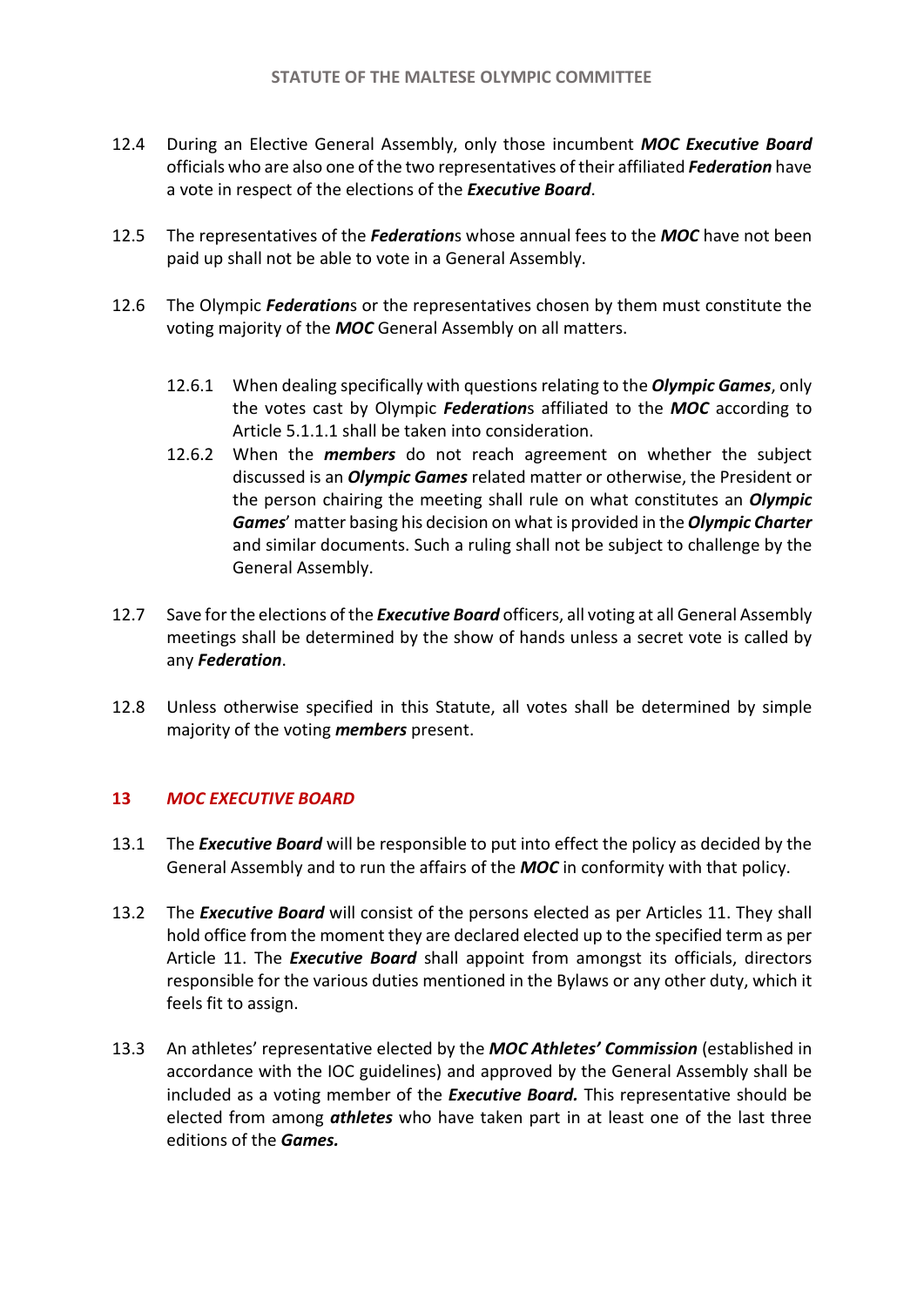- 13.4 Any Maltese *IOC* member shall be an ex-officio voting member of the *Executive Board*.
- 13.5 The duties of the *Executive Board*, inter alia, are the following:
	- 13.5.1 To deal with all business of the *MOC* (not policy).
	- 13.5.2 To decide on the participation in all *Games* by selecting the sports, the officials and the athletes to be involved.
	- 13.5.3 To raise funds and take charge of teams representing *Malta* in the *Games*.
- 13.6 The specific duties of the *Executive Board* officials are indicated in Bylaw 1.
- 13.7 The *Executive Board* shall not borrow or enter into any loan agreements totalling more than €60,000 (sixty thousand euros) and it cannot hypothecate any *MOC*  property without the prior approval of the General Assembly.
- 13.8 The *Executive Board* is summoned by the President or Secretary General or at the request of two *Executive Board* officials. The *Executive Board* normally meets twice every month but there must be at least twelve meetings held in a year. Five officials shall form a quorum.
- 13.9 All *Executive Board* decisions can be adopted by a simple majority. Each *Executive Board* official has one vote. If the number of votes for and against a proposal at an *Executive Board* meeting are equal, the President or in his absence, the person chairing the meeting shall have a casting vote in addition to any other vote he may have. This does not apply if, in accordance with Article 8.7, the President or in his absence, the person chairing the meeting is not voting on the matter due to a conflict of interest.
- 13.10 *Executive Board* officials failing to attend three consecutive meetings or a total of five out of nine consecutive meetings without justified reasons or fail to do their duties according to the terms of reference as stated in Articles 13, shall be considered as not in good standing and such persons shall be considered as having resigned after a vote to this affect has been approved by the *Executive Board.*
- 13.11 Vacancies of *Executive Board* officials must be filled not later than two months from the date that the *Executive Board*s meets and acknowledges a resignation, or other reason that creates a vacancy. The process to fill such vacancies shall be according to Articles 11.

# **14 PRIVILEGED MATTERS**

14.1 All matters discussed at *MOC* meetings shall be deemed as privileged. However, the *MOC* may, if it deems it necessary, inform any *Federation* or the media about its decisions.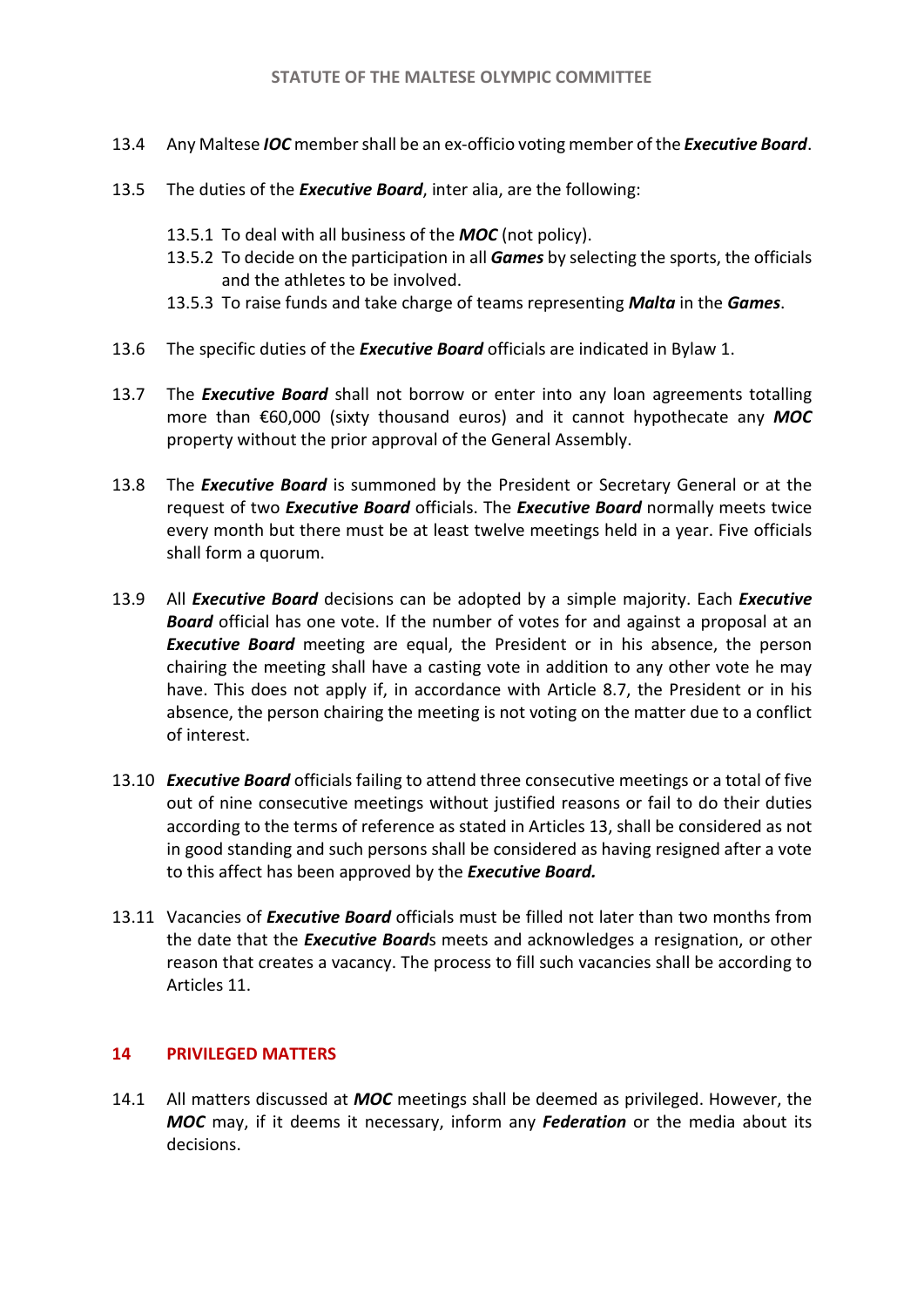## **15 DUTIES OF** *FEDERATIONS*

- 15.1 *Federation*s shall be autonomous from the *MOC*. They shall be organised and governed in accordance with its own respective constitution or statute, Bylaws and policies including those technical and the rules of their respective *IF.*
- 15.2 The *Federation* must be based in *Malta* and must be properly constituted including the provision of holding regular democratic elections and the delivery of proper annual accounts either audited or attested by an accountant.
- 15.3 The *Federation* must continue to be affiliated to and recognised by its respective *IF*.
- 15.4 The *Federation* must organise annual national or international sport events and/or have agonistic athletes who compete both in the country and abroad.
- 15.5 The *MOC* must be informed whenever the *Federation* holds its General Meeting, at least fifteen *days* prior to the date of such General Meeting. The *MOC* may appoint a delegate to attend such General Meeting and to report on business conducted thereat.
- 15.6 All decisions taken at any General Meeting of the *Federation* are to be notified to the *MOC* within thirty *days* from the meeting and the *Federation* must provide a copy of the organisational structure; a copy of the minutes of the General Meeting; a copy of the annual accounts and a copy of the latest constitution/statute.
- 15.7 A *Federation* must immediately notify the *MOC* of any elements which affects its ability to fulfil its membership to the *MOC.*
- 15.8 Both the President and the Secretary of a *Federation* must be a citizen of *Malta*.
- 15.9 The *Federation* shall continue to and shall cause its own athletes and officials to undertake to abide with Article 5.3 of this *Statute*

### **16 SUBSCRIPTION FEES**

- 16.1 The subscription fee shall be annually set by the General Assembly during the spring meeting.
- 16.2 The annual subscription fee is payable by the 31st March of each year.
- 16.3 *Federation*s which are in arrears for two months shall, after notice of such action, be suspended. Such *Federation*s may however be reinstated should they bring their subscription up to date and pay a fine which the *MOC* may deem fit, but which should not exceed four times the current annual fee.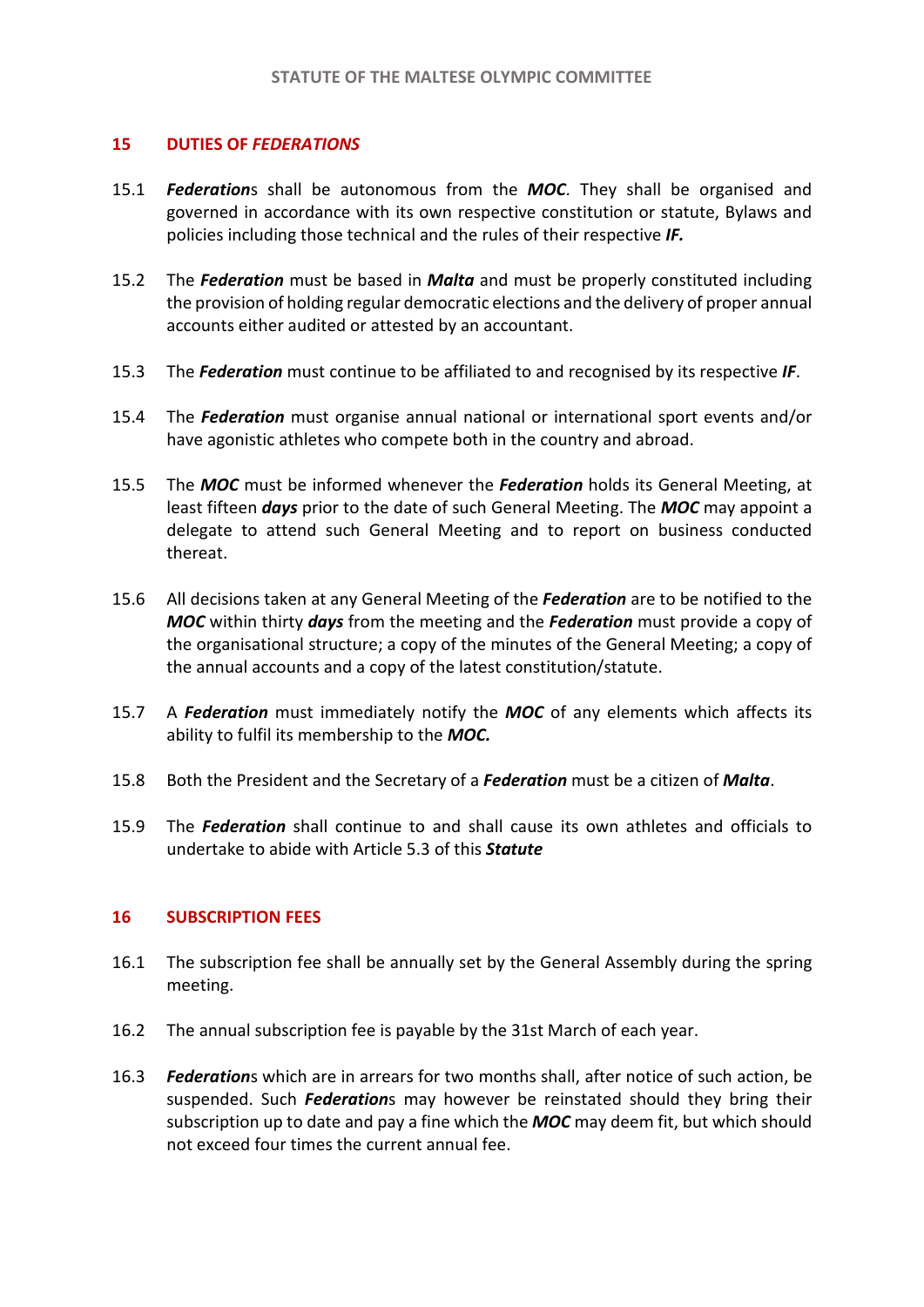16.4 The representative of any *Federation* whose subscription fee has not been paid shall not be entitled to vote at any meeting of the General Assembly.

# **17 DISSOLUTION**

- 17.1 The *MOC* can only be dissolved during an Extraordinary General Assembly meeting called for the purpose according to the provisions of Articles 10, after prior consultation and coordination with the *IOC*.
- 17.2 This meeting would require a minimum of ninety per cent of all affiliated *Federations*  to be present and a vote for dissolution would require a majority of eighty per cent to be passed.
- 17.3 In the event of such a dissolution, the assets of the *MOC* shall be applied in favour of its legal successor, if any, or another non-profit voluntary organisation. Under no circumstances, should such assets be divided among the *Federations* and any resolution to this conclusion shall have no effect.
- 17.4 80% majority of all affiliated *Federations* shall be required for any decision as to the distribution of the assets of the *MOC* on dissolution. Without such a majority decision of distribution, any resolution to dissolve the *MOC* shall have no effect.

# **18 INTERPRETATIONS OF THE** *STATUTE*

- 18.1 In cases where interpretation of the *Statute* is required this shall be carried out by the person chairing the meeting who shall consult with the *Executive Board* officials present for the meeting. If there is any doubt or dispute, as to the interpretation of the *Statute*, the case shall be deferred to the General Assembly for final decision.
- 18.2 Reference is made to the Bylaws and Standing Orders decided upon by the *MOC Executive Board*. These standing orders are binding on all *Federations*. These Bylaws and Standing Orders can be amended from time to time by the *MOC Executive Board* and shall come into effect after the General Assembly Meeting whereby such Bylaws and Standing Orders are approved by the General Assembly. Only a simple majority is required to approve, rescind or amend Bylaws or Standing Orders.

# **19 OLYMPIC RULES**

19.1 Matters relating to international participation and not provided for in this *Statute* shall be dealt with in accordance with the *IOC* rules, or rules governing the international event at the time.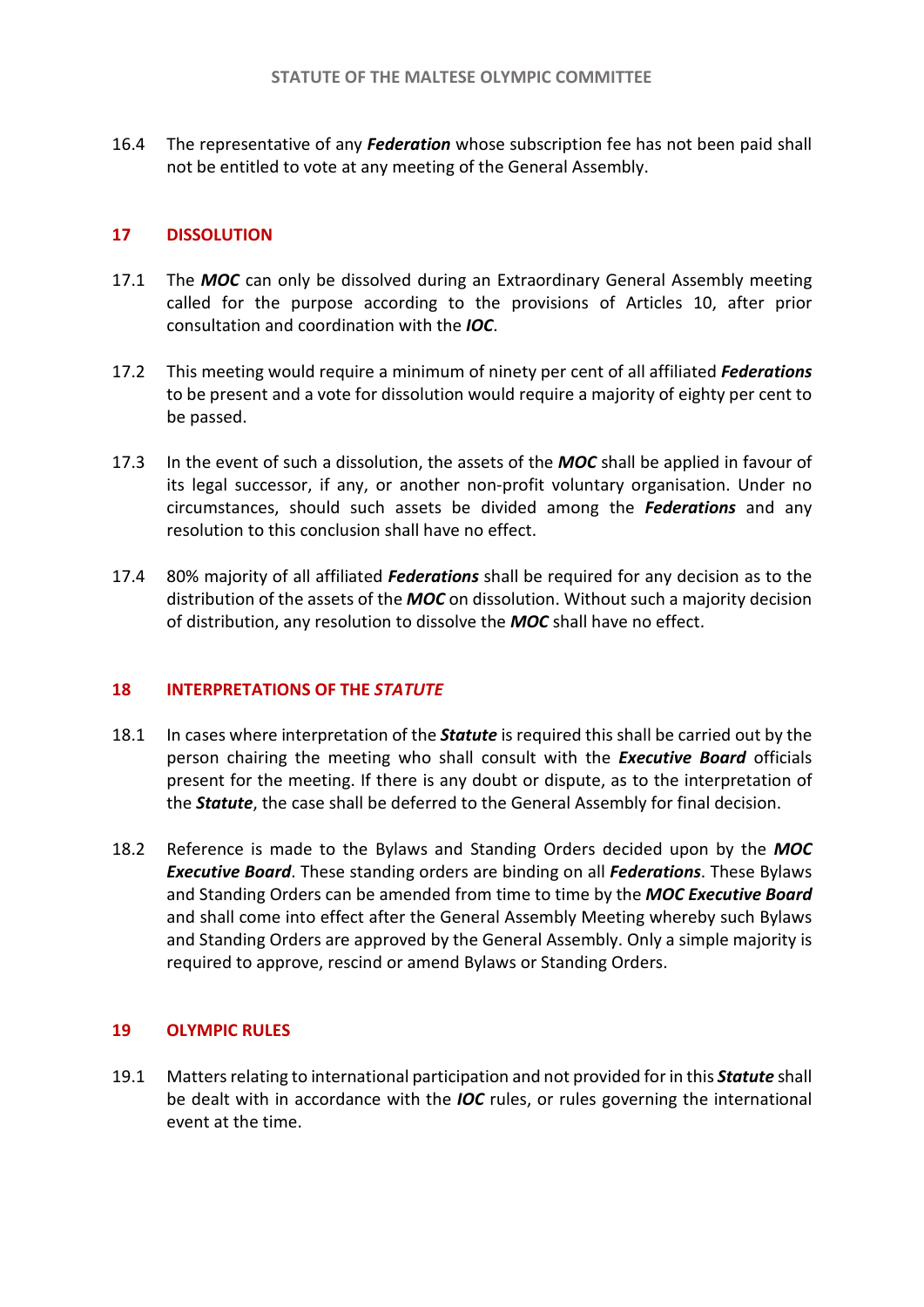19.2 Should there be any doubt concerning the interpretation of this *Statute* or omissions or discrepancies between it and the provisions of the *Olympic Charter*, the latter shall prevail.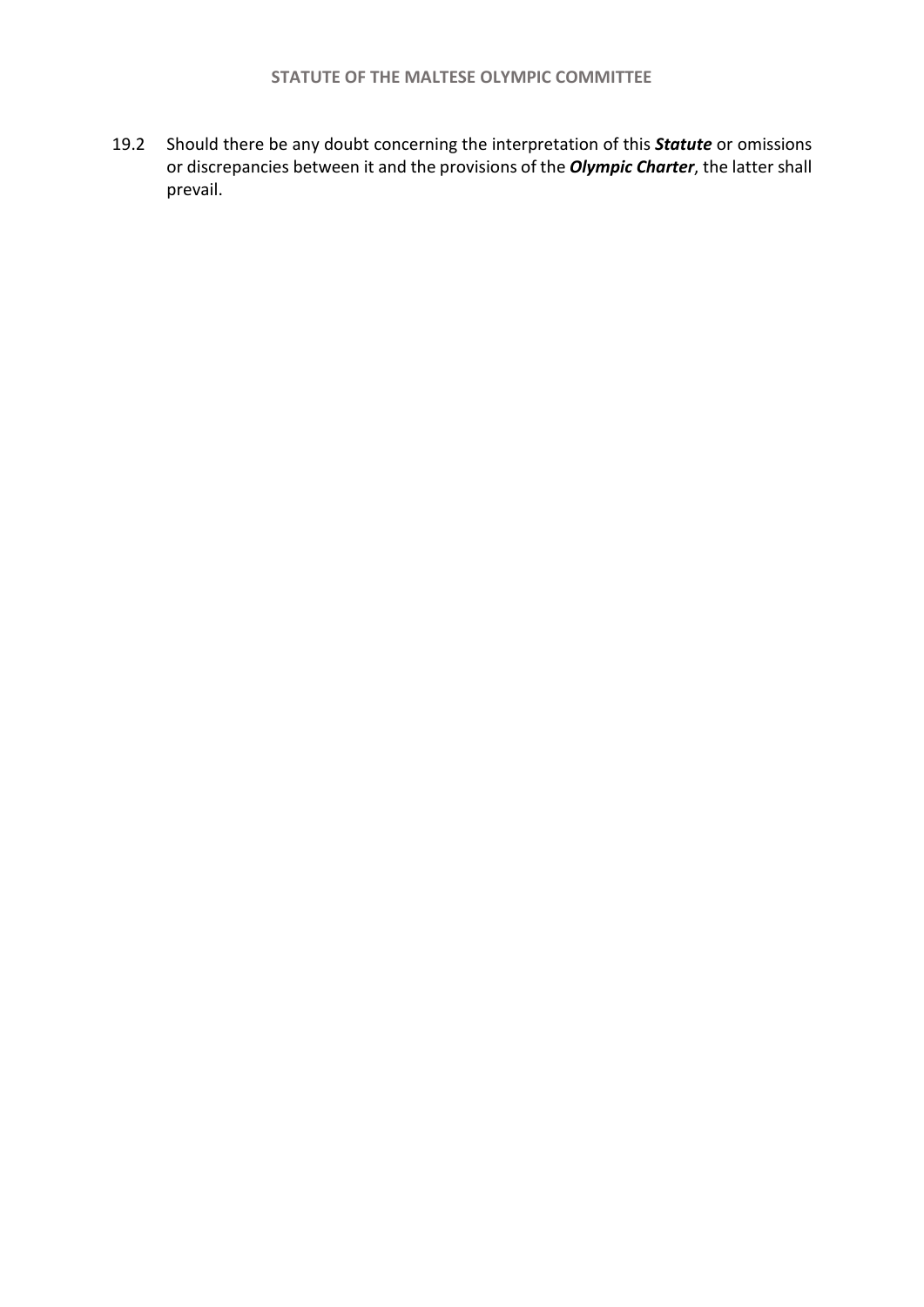### **APPENDIX A – DEFINITIONS**

| <b>ANOC</b>                 | Association of National Olympic Committees.                                                                                                                                                                                                                                                                                                                                                                   |  |  |  |
|-----------------------------|---------------------------------------------------------------------------------------------------------------------------------------------------------------------------------------------------------------------------------------------------------------------------------------------------------------------------------------------------------------------------------------------------------------|--|--|--|
| <b>Athletes' Commission</b> | The Commission as set up according to Bylaw 2.                                                                                                                                                                                                                                                                                                                                                                |  |  |  |
| <b>CGF</b>                  | Commonwealth Games Federation.                                                                                                                                                                                                                                                                                                                                                                                |  |  |  |
| <b>COJI</b>                 | Comité d'Organisation des Jeux des Iles.                                                                                                                                                                                                                                                                                                                                                                      |  |  |  |
| Day                         | Any day of the week including weekends and public holidays.                                                                                                                                                                                                                                                                                                                                                   |  |  |  |
| <b>Executive Board</b>      | The President, Deputy President, Secretary General, Director of<br>Finance, Director of Sport, four other directors elected<br>according to Articles 11, an athletes' representative elected by<br>the MOC Athletes' Commission as well as any other member<br>under this Statute.                                                                                                                            |  |  |  |
| <b>EOC</b>                  | European Olympic Committee.                                                                                                                                                                                                                                                                                                                                                                                   |  |  |  |
| <b>Federation(s)</b>        | The National (Maltese) Sport Federation(s), Association(s) or<br>Union(s) which are affiliate or associate members of the Maltese<br>Olympic Committee. Olympic Federation is any national<br>Federation governing a sport included in the programme of the<br>Olympic Games. A non-Olympic Federation is any national<br>Federation governing a sport not included in the programme of<br>the Olympic Games. |  |  |  |
| <b>Games</b>                | Olympic Games, European Games, Commonwealth Games,<br>Mediterranean Games, Games of Small States of Europe, Youth<br>Olympic Games, Commonwealth Youth Games and other<br>International Games which fall under the jurisdiction of the<br>Maltese Olympic Committee.                                                                                                                                          |  |  |  |
| <b>Games' Agreement</b>     | The team members' or similar agreement entered between the<br>MOC and the athlete or official which sets out the terms and<br>conditions which will be binding upon the athlete or official as a<br>member of a contingent going to the Games.                                                                                                                                                                |  |  |  |
| <b>ICMG</b>                 | International Committee of the Mediterranean Games.                                                                                                                                                                                                                                                                                                                                                           |  |  |  |
| IF                          | International Federation(s).                                                                                                                                                                                                                                                                                                                                                                                  |  |  |  |
| <b>IOC</b>                  | International Olympic Committee.                                                                                                                                                                                                                                                                                                                                                                              |  |  |  |
| Malta                       | The Maltese Islands consisting of Malta, Gozo and Comino.                                                                                                                                                                                                                                                                                                                                                     |  |  |  |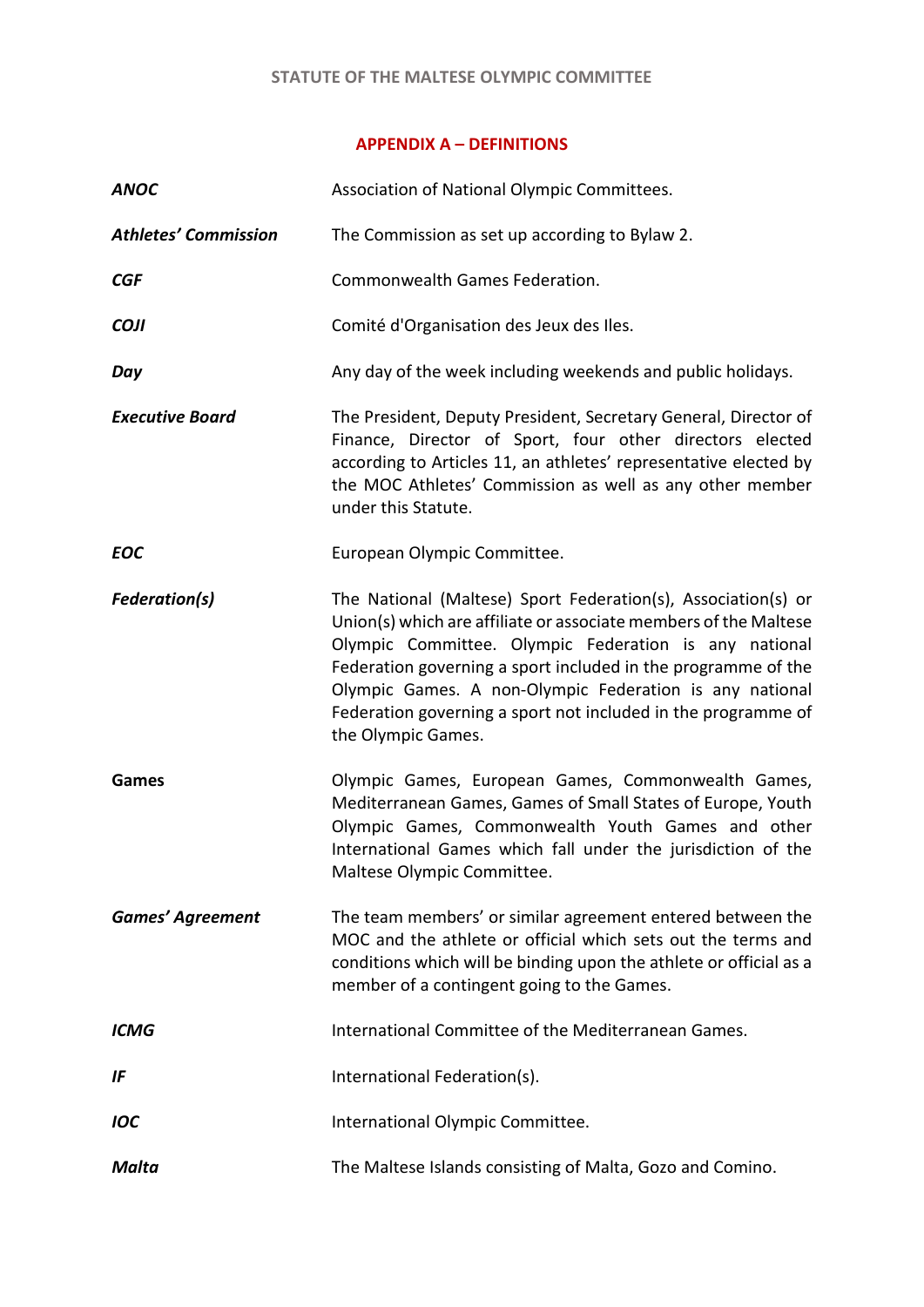# **STATUTE OF THE MALTESE OLYMPIC COMMITTEE**

| Member(s)              | The appointed representatives of the Federations.                                                                                                                                    |  |  |  |
|------------------------|--------------------------------------------------------------------------------------------------------------------------------------------------------------------------------------|--|--|--|
| <b>MOC</b>             | Maltese Olympic Committee.                                                                                                                                                           |  |  |  |
| NF                     | National Federation(s).                                                                                                                                                              |  |  |  |
| <b>NOC</b>             | National Olympic Committee(s).                                                                                                                                                       |  |  |  |
| <b>Olympic Charter</b> | The Olympic Charter as amended and in force from time to time<br>(the version current at the date of adoption of this Statute being<br>the version in force as from 9 October 2018). |  |  |  |
| <b>Olympic Games</b>   | The Games of the Olympiad, the Olympic Winter Games and the<br>Youth Olympic Games.                                                                                                  |  |  |  |
| <b>Olympians</b>       | Athletes who have taken part in the Olympic Games not earlier<br>than the third Olympiad after the last Olympic Games in which<br>he took part.                                      |  |  |  |
| <b>OM Code PMC</b>     | Olympic Movement Code on the Prevention of the Manipulation<br>of Competitions.                                                                                                      |  |  |  |
| <b>Statute</b>         | The statute (including its appendixes) of the Maltese Olympic<br>Committee as originally framed or as amended and in force from<br>time to time.                                     |  |  |  |
| <b>WADA</b>            | World Anti-Doping Agency.                                                                                                                                                            |  |  |  |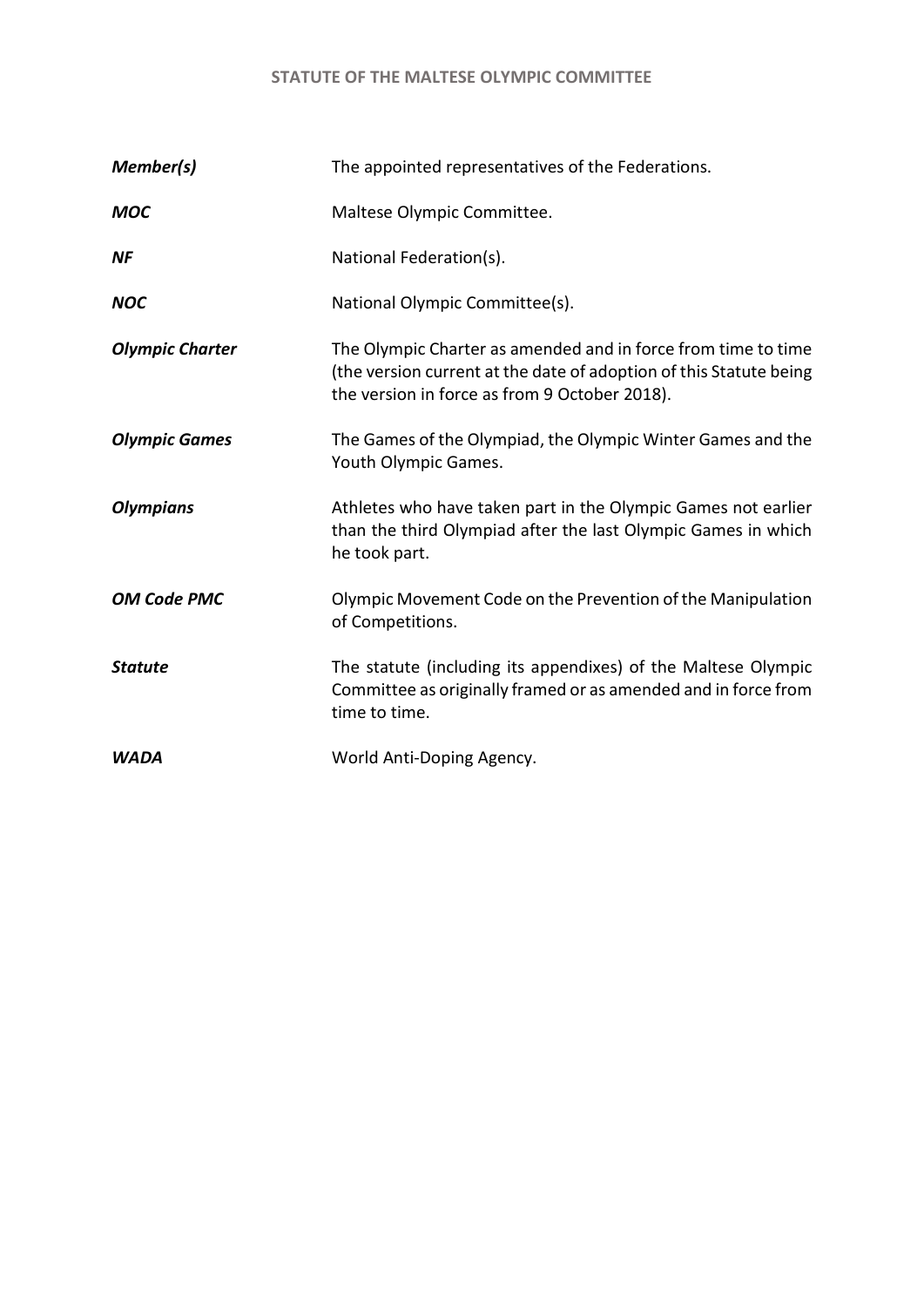# **STATUTE OF THE MALTESE OLYMPIC COMMITTEE**

# **APPENDIX B – LOGO**

| <b>Official colours</b>   | Blue            | Yellow         | <b>Black</b>    | Green           | Red           |
|---------------------------|-----------------|----------------|-----------------|-----------------|---------------|
| <b>POSITION</b>           | 1               | $\overline{2}$ | 3               | 4               | 5             |
| PANTONE                   | 3005            | 137            | 426             | 355             | 192           |
| CMYK                      | C100 M37 YO KO  | CO M34 Y91 KO  | CO MO YO K100   | C100 M0 Y100 K0 | CO M94 Y65 KO |
| RGB                       | R0 G129 B200    | R252 G177 B49  | <b>RO GO BO</b> | RO G166 B81     | R238 G51 B78  |
| <b>RGB HEX</b>            | #0081C8         | #FCB131        | #000000         | #00A651         | #EE334E       |
| <b>Additional colours</b> |                 |                |                 |                 |               |
| <b>POSITION</b>           | 6               |                |                 |                 |               |
| <b>PANTONE</b>            |                 |                |                 |                 |               |
| CMYK                      | CO M95 Y100 K14 |                |                 |                 |               |
| RGB                       | R203 G29 B5     |                |                 |                 |               |
| <b>RGB HEX</b>            | #CB1D05         |                |                 |                 |               |

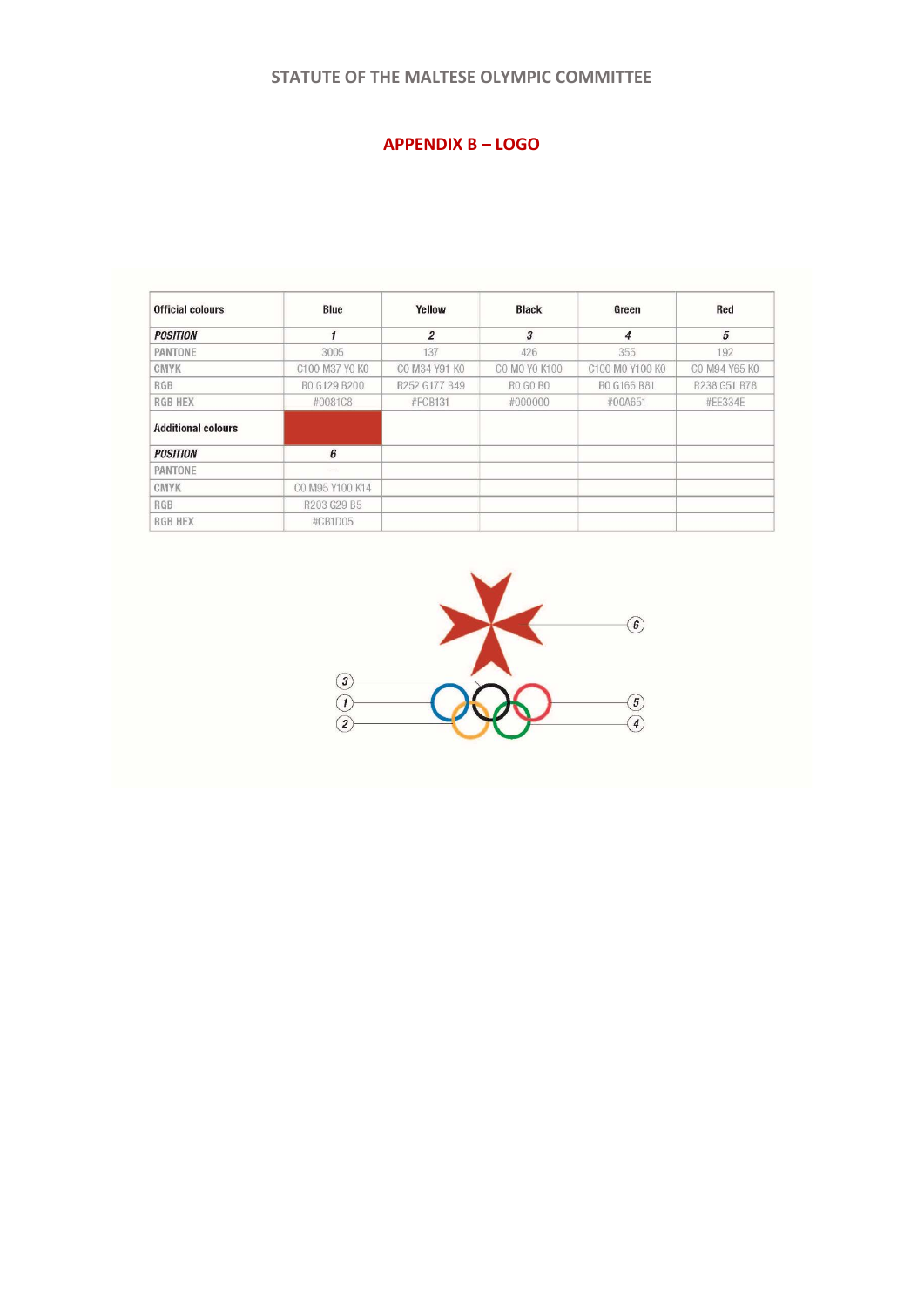## **APPENDIX C – ELECTORAL PROCESS**

- 1.1 Any election process, including the counting of votes, will be supervised by an independent electoral commission made up of a chairman, who shall be a warranted lawyer, and two other members.
- 1.2 The appointment of these members will be through a simple majority by the General Assembly under recommendation by the *MOC Executive Board*.
- 1.3 The members of the electoral commission will be normally appointed at the first General Assembly meeting after the Elective General Assembly and will normally remain in office for a term of four full years unless they are so re-appointed by the General Assembly.
- 1.4 The duties of the electoral commission will be as follows:
	- 1.4.1 To check that nominations received are according to the provisions of this *Statute.*
	- 1.4.2 To ensure the total transparency of the voting process including the authenticity of the ballot votes, the counting and tallying of these votes whilst taking into consideration that all balloting must be secret,
	- 1.4.3 To declare the results also taking into the consideration the provisions of Articles 11 identifying the elected *Executive Board* in the following specific sequential order: The President, the Deputy President, the Secretary General, the Director of Finance, the Director of Sport, and four other *Executive Board*  Directors.
- 1.5 In reaching an equitable decision, the electoral commission will have the right to investigate the nominations received including the right to interview the nominee.
- 1.6 The electoral commission shall decide on all matters related to the elections and their decision thereon shall be final. The members of the electoral commission shall have the right to regulate the commission's own procedures.
- 1.7 Consanguinity and Affinity Relationship: Individuals are related by consanguinity if one is a descendant of the other, or if they share a common ancestor. Individuals are related to each other by affinity if they are married or partners to each other, or the spouse or partner of one of the individuals is related by consanguinity to the other individual.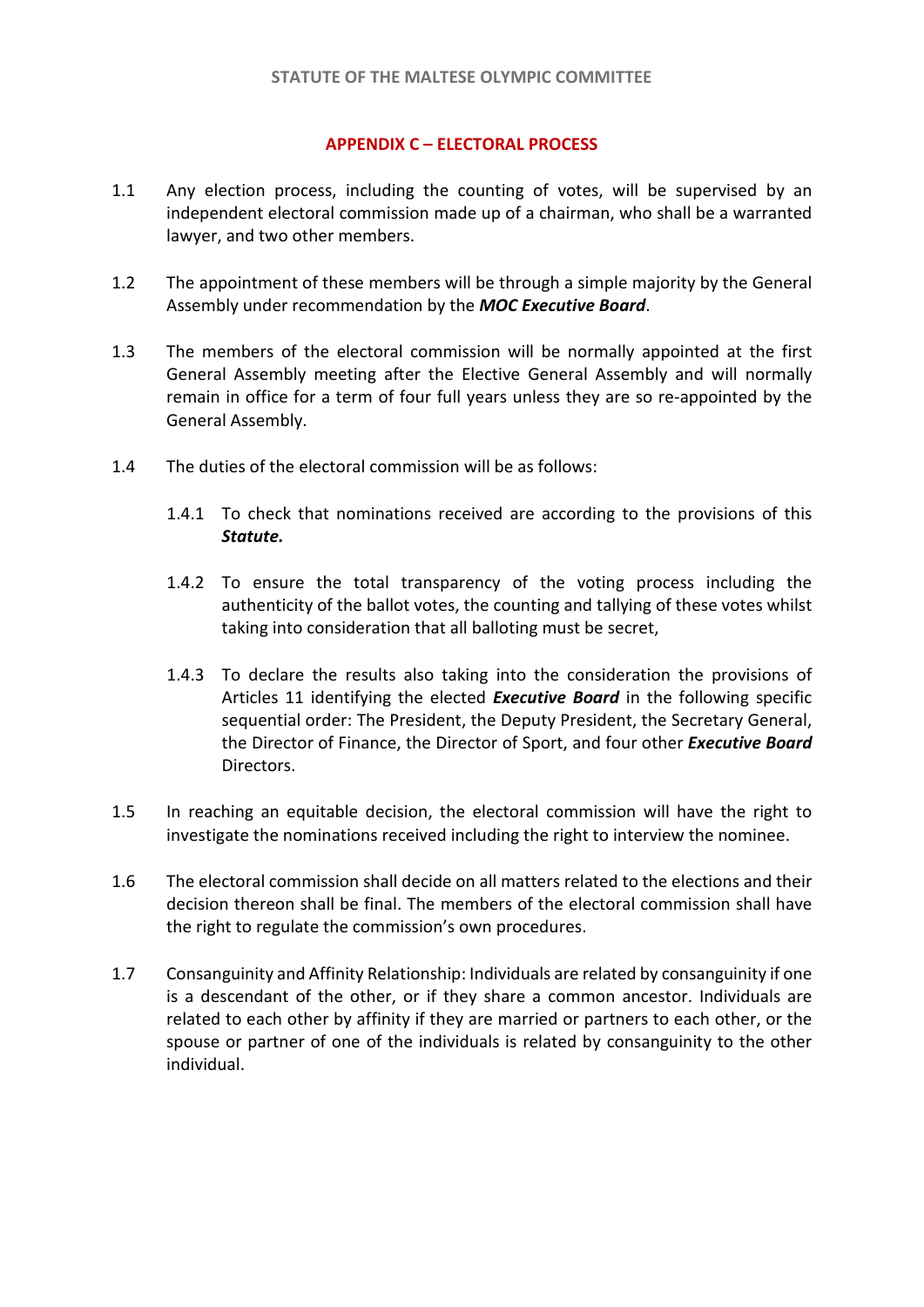|                     | <b>CONSANGUINITY</b><br>includes individuals related by blood | <b>AFFINITY</b><br>includes a spouse and individuals<br>related to the spouse |                     |                          |
|---------------------|---------------------------------------------------------------|-------------------------------------------------------------------------------|---------------------|--------------------------|
| <b>First Degree</b> | <b>Second Degree</b>                                          | <b>Third Degree</b>                                                           | <b>First Degree</b> | <b>Second Degree</b>     |
| Parent              | Grandparent                                                   | Uncle or Aunt                                                                 | Spouse              | Grandparent              |
| Child               | Grandchild                                                    | Nephew or Niece                                                               | Parent              | Grandchild               |
| N/A                 | <b>Brother or Sister</b>                                      | N/A                                                                           | Child               | <b>Brother or Sister</b> |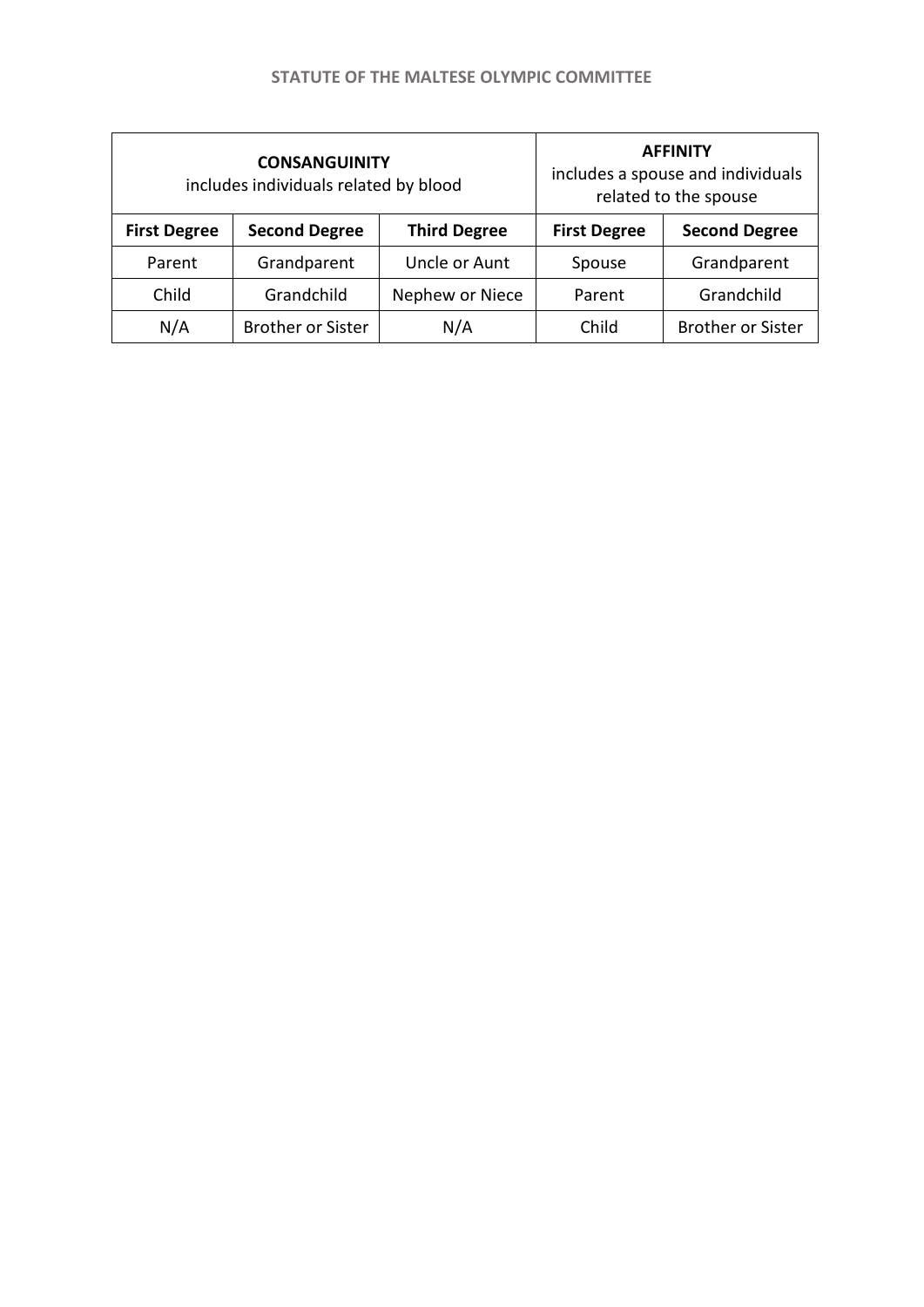# **BYLAW 1 – SPECIFIC DUTIES OF THE EXECUTIVE BOARD DIRECTORS**

- **1** The duties of the *Executive Board* members are as generally highlighted in the Articles contained in this Bylaw. The *Executive Board* is empowered to assign the mentioned duties as well as other duties to be decided upon to anyone of the *Executive Board* members and may assign more than one duty to the same member, as well as assign part of the duties to one member and part to another member.
- **2** Sub-committees and/or special committees may be appointed by the *Executive Board* to assist any one of the *Executive Board* members to meet his studies or to consider and report upon any question that may be referred to them. The number to form this committee and the number to form a quorum shall be determined by the *Executive Board.* The President and/or Deputy President and/or Secretary General shall be exofficio members on all such committees. All reports shall be presented to the *Executive Board* in writing.

## **3 THE PRESIDENT**

In addition to the rights and duties prescribed in any of the paragraphs of the *Statute*, the President has the following rights and duties:

- 3.1 The President convenes all meetings of the General Assembly and the *Executive Board* and presides over these meetings.
- 3.2 He will have a right to exercise the casting vote.
- 3.3 He reports on behalf of the *Executive Board* to the various meetings of the General Assembly.
- 3.4 Together with the Secretary General, he monitors and ensures the strict compliance with the provisions of the *Statute* and Bye Laws and of any regulations enacted by virtue of the provisions of the *Statute*.
- 3.5 The President represents the *MOC* in its official activities and, as much as possible, will do this together with the Secretary General.
- 3.6 The President, with the approval of the *Executive Board,* can delegate some of his functions to a member of the *Executive Board* or a commission made up of members of the *Executive Board.*

# **4 THE DEPUTY PRESIDENT**

In addition to the rights and duties prescribed in any of the paragraphs of the *Statute*, the Deputy President has the following rights and duties:

4.1 In the event that the President is unable to fulfil the duties of his office, the Deputy President replaces him and is vested with all the powers of the President.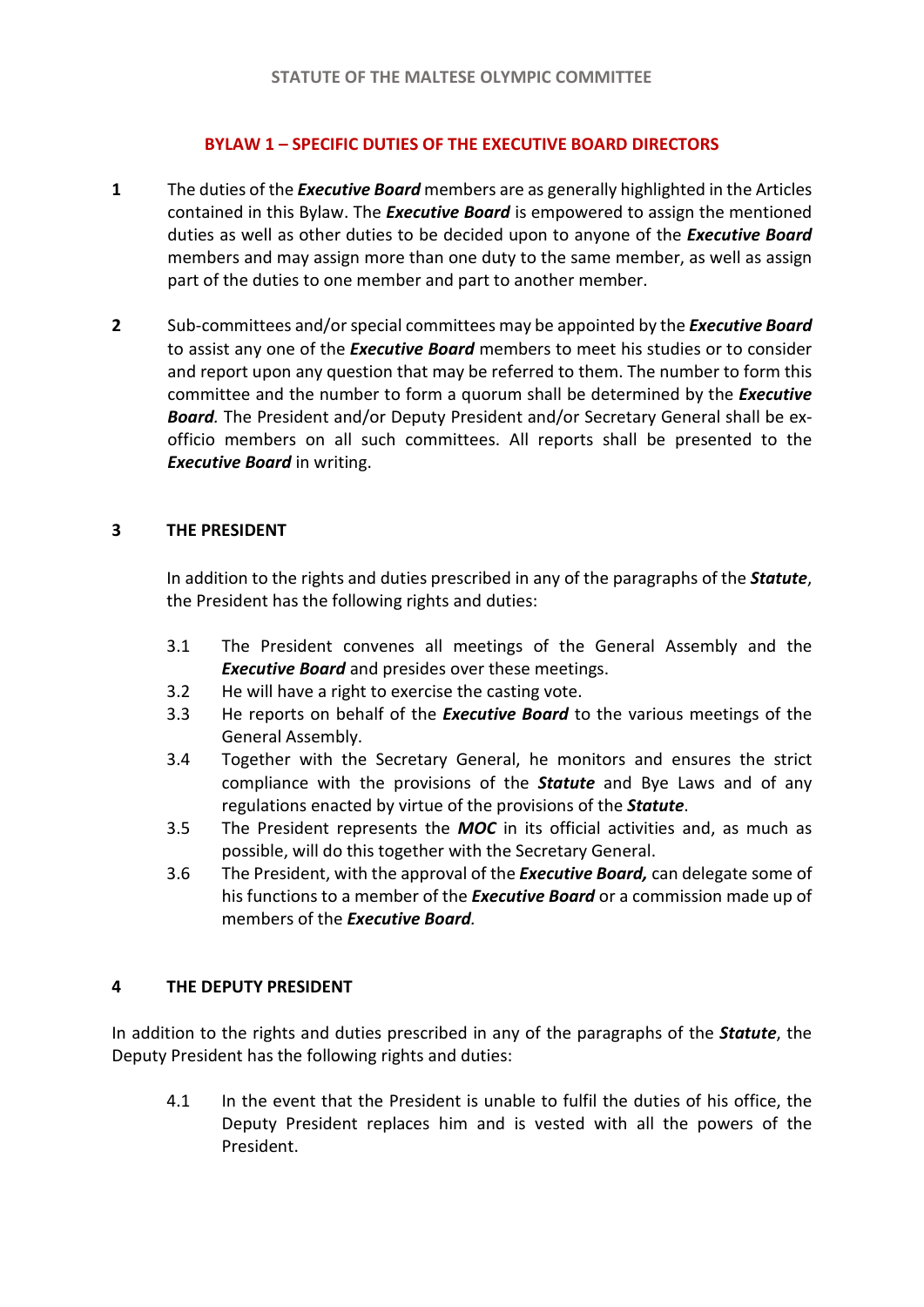- 4.2 The Deputy President may exercise any powers and perform any duties that the *Executive Board* delegates to him.
- 4.3 He will be responsible for the functioning of all commissions of the *MOC* and also to act as co-ordinator in respect of such *MOC* commissions.
- 4.4 The Deputy President manages the property of the *MOC*.

# **5 THE SECRETARY GENERAL**

In addition to the rights and duties prescribed in any of the paragraphs of the *Statute*, the Secretary General has the following rights and duties:

- 5.1 Together with the President, he monitors and ensures the strict compliance with the provisions of the *Statute* and Bylaws and of any regulations enacted by virtue of the provisions of the *Statute*.
- 5.2 As much as possible together with the President, the Secretary General represents the *MOC* in its official activities.
- 5.3 The Secretary General keeps the minutes of all meetings and other proceedings of the *MOC* and provides for the safekeeping of these minutes, accounts, correspondence and other records of the *MOC*.
- 5.4 The Secretary General is responsible for the *MOC's* seal, register of members, for assuring that the *MOC* remains compliant with any provisions arising from the *IOC* or from the other institutions to which the *MOC* is affiliated and for assuring the *MOC's* compliance to legal requirements.
- 5.5 The Secretary General is responsible for the running of the secretariat and the day to day administration of the *MOC.* He will also be responsible for the relations with member *Federations.*
- 5.6 If both the President and Deputy President are unable to fulfil the duties of the President, the Secretary General replaces the President and is vested with his powers.

# **6 THE DIRECTOR OF FINANCE**

The Director of Finance has the general responsibility for all financial matters of the *MOC* and has the following duties:

- 6.1 He is responsible for the timely preparation of the *MOC's* budget and financial accounts and for ensuring that the financial records of the *MOC* are maintained in order.
- 6.2 He reports regularly to the *Executive Board* and will present a yearly budget for the approval of the *Executive Board*.
- 6.3 The Director of Finance will present professionally audited accounts of the preceding financial year to the General Assembly meeting held in spring of each year. In the Elective General Assembly, the Director of Finance will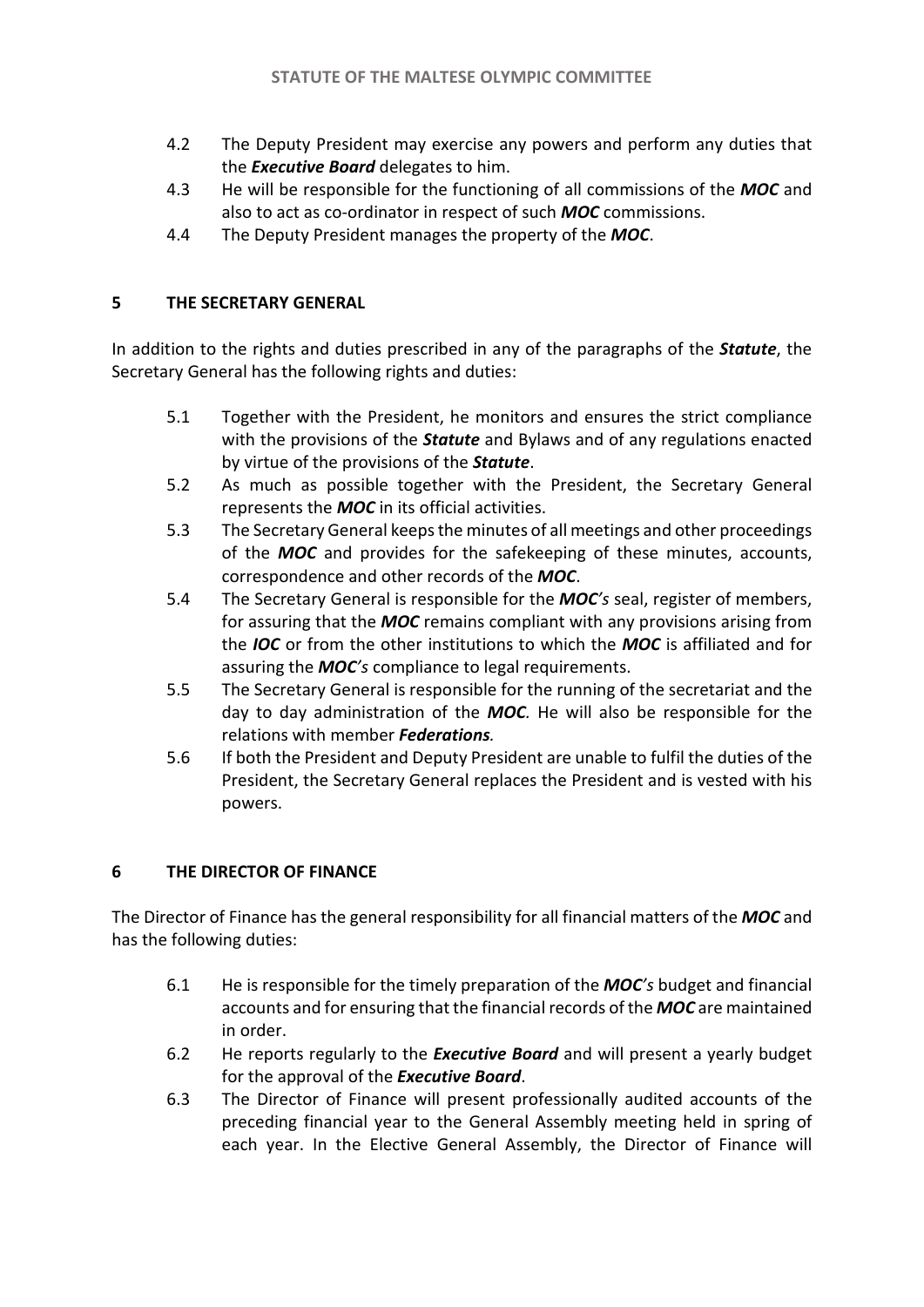additionally present a set of professional audited accounts for the preceding quadrennial.

6.4 He is responsible for monitoring the proper collection of all revenues of the *MOC* and for ensuring that payments are made with the approval of the President and/or Deputy President and/or Secretary General and/or the *Executive Board.*

# **7 THE DIRECTOR OF SPORT**

The Director of Sport will be generally responsible to prepare the sports and technical programmes of the *MOC* according to the following duties:

- 7.1 After having consulted the technical person or persons of the respective *Federations,* the Director of Sport will advise and bring forward for approval of the *Executive Board* the list of athletes and officials that have been selected to participate in the *Games.*
- 7.2 The Director of Sport will be responsible to monitor member *Federations'* facilities and the training schedule of the selected athletes.
- 7.3 The Director of Sport will chair a Sports and Technical Commission to assist him in his duties including those to formulate a policy on the development of youth or elite athletes.
- 7.4 The Director of Sport will be responsible for technical issues that may arise during the *Games* and will liaise with the appointed Chef de Mission for the *Games*to ensure the well-being of the athletes and officials during the *Games.*
- 7.5 The Director of Sport will be responsible to inform the Director of Medicine of the athletes that will represent the *MOC* at the *Games* and will liaise with the Director of Medicine & Sports Science to ensure that athletes representing the *MOC* at the *Games* will do so under personal healthy conditions.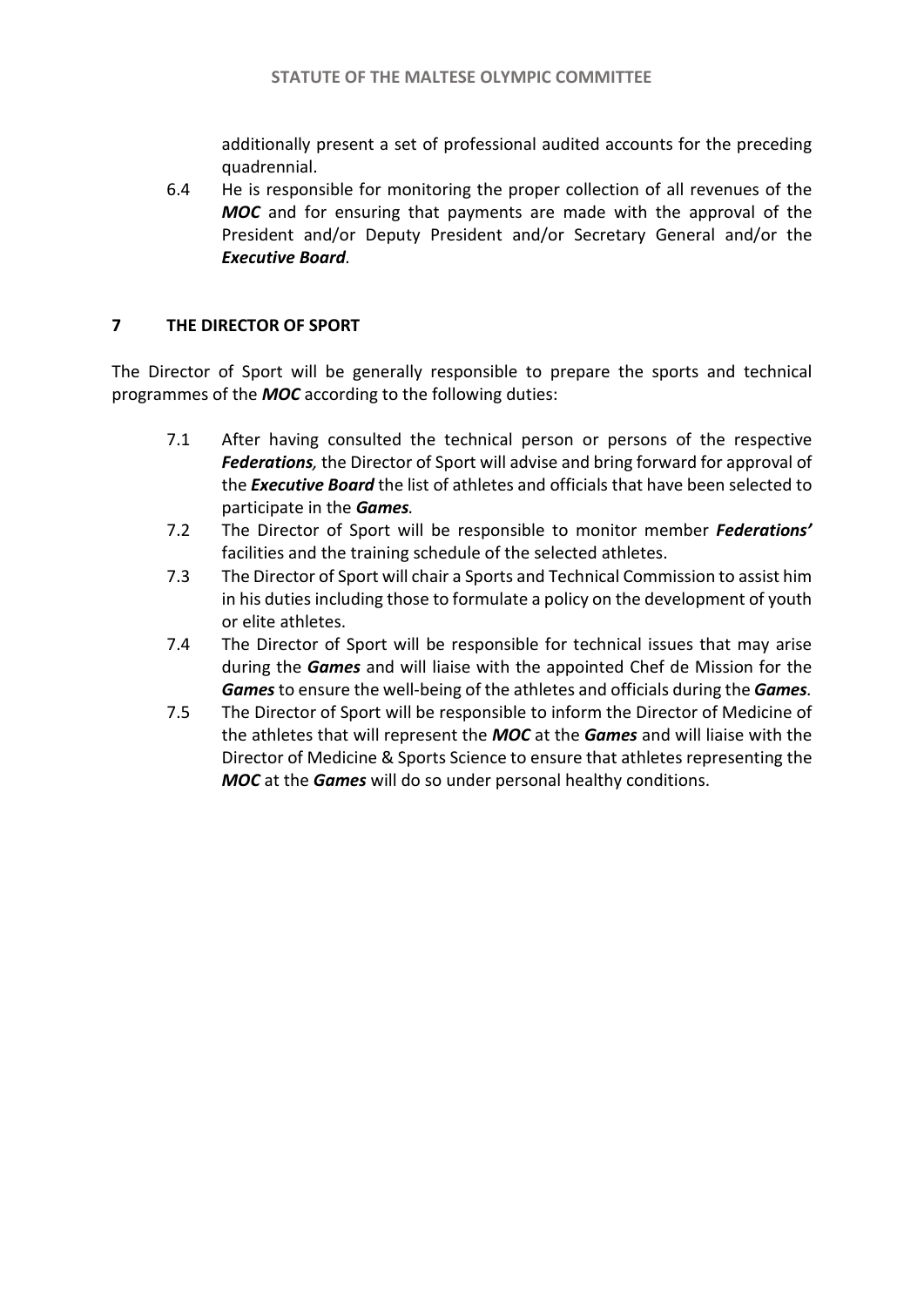# **BYLAW 2 – ATHLETES' COMMISSION & OLYMPIANS**

## **Preamble**

The *IOC* 2000 reform Commission recommended that "athletes should be well represented at all levels of the sports movement including National Olympic Committees and National Federations/Associations".

The main role of the *MOC* Athletes' Commission is to provide a means of ensuring that the *MOC* is aware of the opinions of current active athletes concerning major issues affecting the sport and to encourage each *Federation* affiliated with the *MOC* to form their own athletes' commissions.

# **1 Mission**

The mission of the Athletes' Commission is to represent the views of the athletes within the *MOC*.

## **2 Objectives**

The objectives of the Athletes' Commission are:

- 2.1 To consider issues relating to athletes and to provide advice to the *MOC*.
- 2.2 To represent the rights and interests of athletes and to make related recommendations.
- 2.3 To maintain communication with the *IOC* Athletes' Commission as well as the Athletes' Commissions of *Federations* affiliated with the *MOC*.

Within these objectives the role of the Athletes' Commission is to be involved with all matters concerning the athletes and specifically to:

- 2.4 See that systems for selection ensure that the best athletes represent Malta.
- 2.5 See that equal opportunities exist for athletes from all social backgrounds.
- 2.6 Ensure that no individual, organisation or authority attempts to prevent any athlete from participating in national and international events.
- 2.7 Encourage athletes to act as role models for young children.
- 2.8 Study eligibility rules.
- 2.9 Study and make reports on any athletes' related matter referred to it by any competent organ of the *MOC*.

# **3 Composition of the Commission**

- 3.1 The Commission shall be composed of a Chairperson and a minimum of 2 other members who are citizens of Malta.
- 3.2 The Chairperson could be appointed to the post by the *MOC Executive Board*.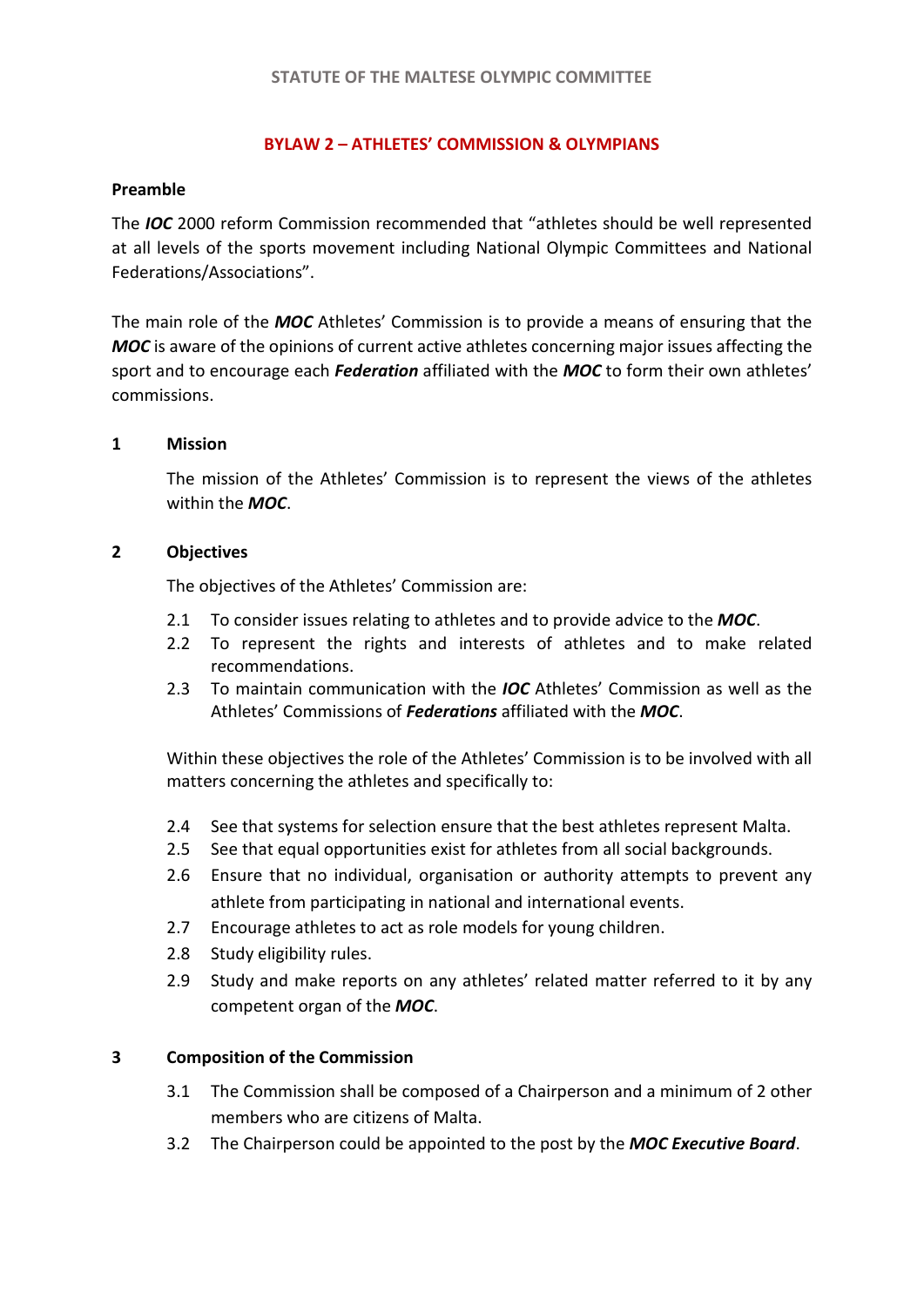- 3.3 Most of the other members should be athletes who, at the time of their election/nomination, are at least participating at a national level in a sport which is on the Olympic programme or have done so within the previous three editions of the *Games.*
- 3.4 They shall be at least 16 years of age and have never been prosecuted for a doping or competition manipulation offence.
- 3.5 If possible, both genders shall be represented within the Athletes' Commission.
- 3.6 The members of the Athletes' Commission must be nominated by their *Federation*.
- 3.7 *Olympians* will have an automatic right to be on the Athletes' Commission unless they have been otherwise banned by the *MOC Executive Board* and/or General Assembly.
- 3.8 The duration of the mandate is four years and may be renewable.

# **4 Representation of the Commission within the** *MOC*

- 4.1 The Athletes' Commission is represented at the *MOC Executive Board* by one of its members elected to the post by the members of the Athletes' Commission and who therefore has the right to vote within the *Executive Board* and this according to the provision of Article 13.3 of the *MOC Statute.*
- 4.2 The Athletes' Commission is represented at the *MOC* General Assembly by at least two of its members elected to the post by the members of the Athletes' Commission and who therefore have the right to vote within the *MOC* General Assembly and this according to the provision of Article 9.2.6 of the *MOC Statute.*

# **5 Meetings of the Commission**

- 5.1 The *MOC* shall be responsible for ensuring, within its means, that the Commission is able to meet.
- 5.2 The Athletes' Commission shall meet at least four times in a year.
- 5.3 The Chairperson shall convene the meeting of the Athletes' Commission.
- 5.4 Two-thirds of the Athletes' Commission's members present shall constitute a quorum.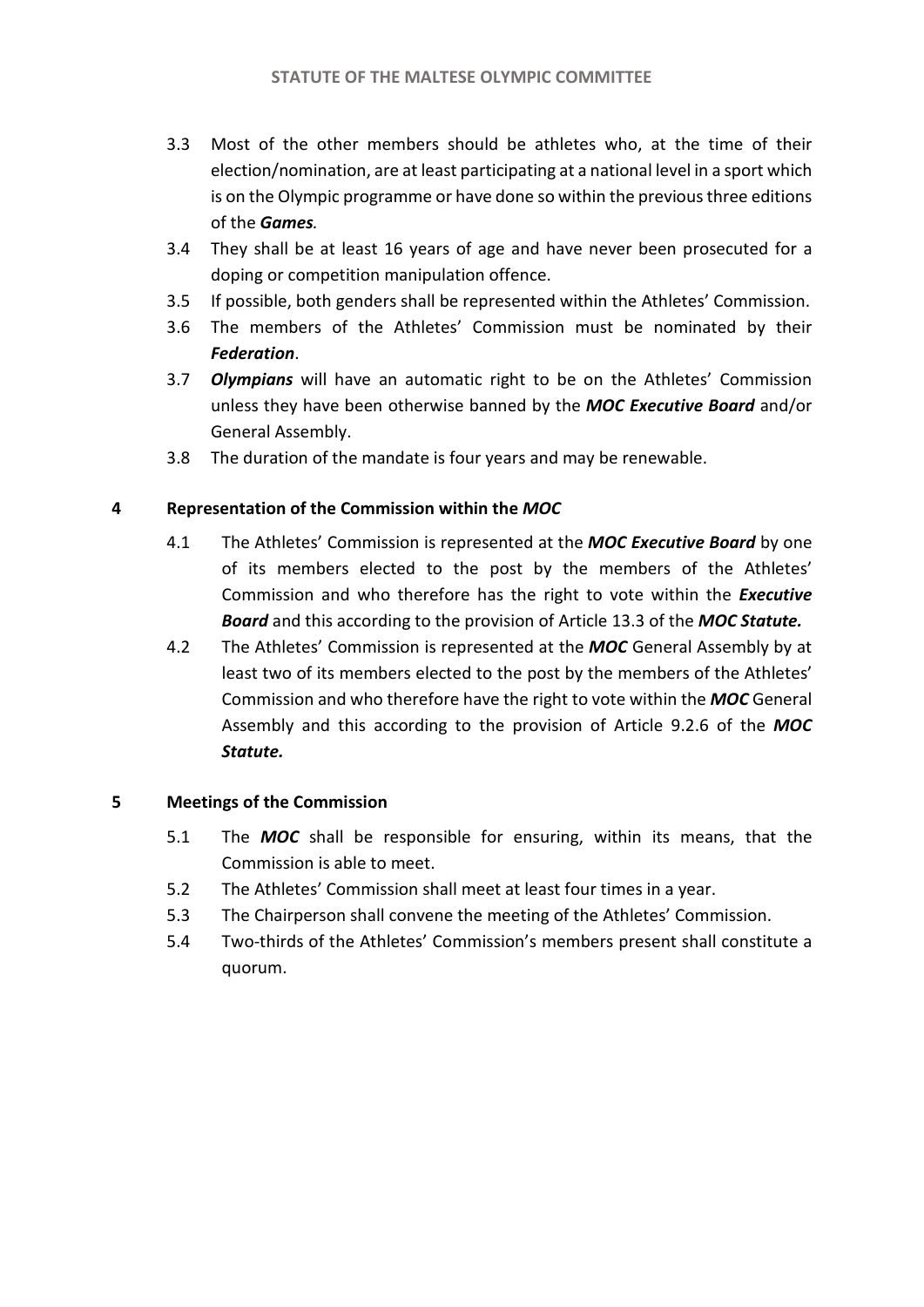## **BYLAW 3 – DISCIPLINARY PROCESS**

## **1 Introduction**

- 1.1 The *MOC* has adopted the ensuing document to be able to administer matters of a disciplinary nature. These cases usually start from a complaint or a report raised by an official of the *MOC Executive Board* on an athlete or official or by a *Federation* on an official of the *MOC Executive Board.*
- 1.2 Terms in italics shall bear the meanings given to them as follows:
	- 1.2.1 *Person* means an official or athlete against whom the complaint has arisen.
	- 1.2.2 *Disciplinary Board* as provided by Article 7.2 of the *MOC Statute*.
	- 1.2.3 *Appeals Board* as provided by Article 7.4 of the *MOC Statute.*
	- 1.2.4 *Chairman* means the Chairman of the *Disciplinary* or the *Appeals Board.*
- 1.3 The *MOC Executive Board* have licence to deal with relatively minor matters of discipline without bringing them to the attention of the *MOC's* General Assembly. However, it is suggested that such matters should be always recorded.
- 1.4 The underlying process is intended to deal with matters resulting from a graver misconduct by a *person* or who behaves in a manner likely to bring the *MOC* into disrepute or in a manner that is injurious to the character and/or interests of the *MOC.*
- 1.5 If a *person* is charged with an offence pursuant to anti-doping, competition manipulation or child protection policies, then the provisions of the relevant legislation will apply.
- 1.6 If a case requires the involvement of the police, then the process will be suspended until such time that the case is determined by the competent authorities. The provisions under paragraphs 6 will apply.
- 1.7 Cases of possible misconduct shall be considered by one or all of the following Committees according to the necessities of the particular case:
	- 1.7.1 A Sub-Committee (the *Sub-Committee*) normally comprising of the *MOC* President, *MOC* Secretary General and another *MOC Executive Board* official so appointed to the task.
	- 1.7.2 The *Disciplinary Board.*
	- 1.7.3 The *Appeals Board.*
- 1.8 The nominated persons serving on the *Sub-Committee, Disciplinary Board* and *Appeals Board* shall be impartial and have no personal interest in or involvement with the subject matter of the inquiry or with the *person* being charged with an offence.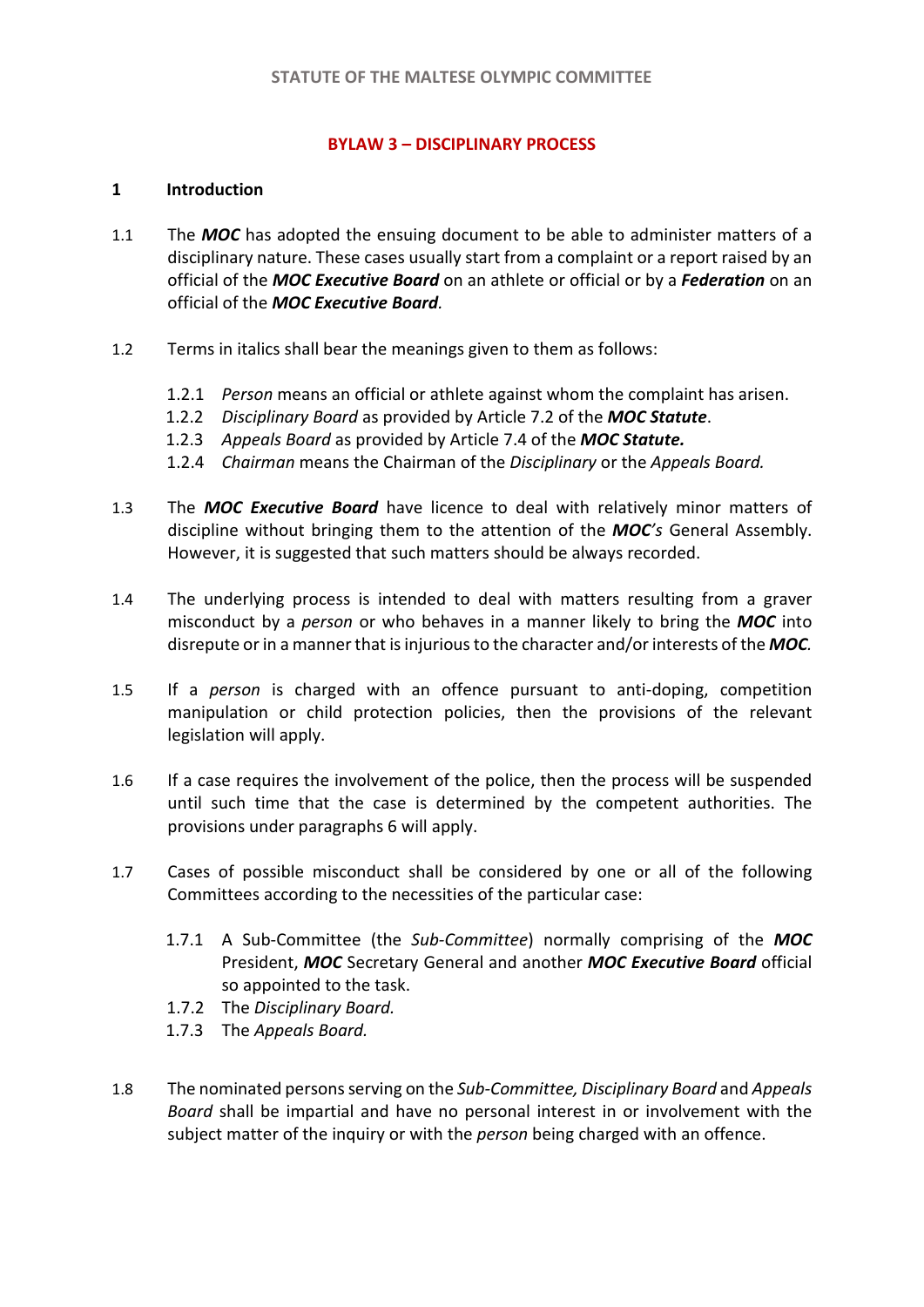- 1.9 The *Chairman* will be nominated by the *MOC Executive Board* who will seek his approval by the General Assembly by a majority vote of the *persons* through the appropriate resolution. The *Chairman* will be appointed for a period of four years and during that period will only be removed from the position by the persons in *General Assembly meeting*.
- 1.10 The *Chairman* will, in turn, appoint the two other persons to sit on the *Disciplinary Board* appointed for each separate case.
- 1.11 If the *Chairman* is conflicted out of or otherwise unable to hear a particular case, the *MOC Executive Board* may appoint an ad hoc *Chairman* for that particular case. Such an ad hoc appointment would not require the approval of the *General Assembly.*
- 1.12 The complaint must not be anonymous and must be made within three weeks from the alleged incident. It should readily identify the individual making the complaint (the complainant), the *person* against whom the complaint is being made and give details of the conduct in respect of which the complaint is being made. Any complaints not complying with these requirements will not be accepted.
- 1.13 All notices to be given or served by any individual or body under the provisions of this process shall be served by hand or sent by recorded delivery to the addressee at his last address known to the sender. Notices delivered by hand shall be deemed to be served at the time of delivery. Recorded delivery notices are deemed received when the delivery of the same has been recorded by the relevant postal official. The relevant notice period shall commence with the deemed date of receipt. Electronic mail will be considered as an acceptable media to communicate, if so agreed by all parties.
- 1.14 It is strongly recommended that whilst the case is sub-judice all parties should respect the confidentiality of the case in hand. However, a breach of this confidentiality will not jeopardise the process.
- 1.15 The *MOC Executive Board* shall have the power to exclude the *person* from pending the hearing of the case against him. The *Disciplinary Board* may take into account the period for any such exclusion when delivering its decision.

# **2 Receipt of Information and Initial Consideration by** *Sub-Committee*

2.1 On receipt of information relating to a possible misconduct, the *MOC Executive Board* will in the first instant meet to decide the seriousness of the misconduct. If the *MOC Executive Board* deems that there is enough evidence and considers the matter of a less severe nature, for example due to a minor misunderstanding or unintended offensive behaviour, it will guide and entrust the *Sub Committee* to deal with it within a reasonable timescale. Otherwise the provisions under paragraphs 3 will apply.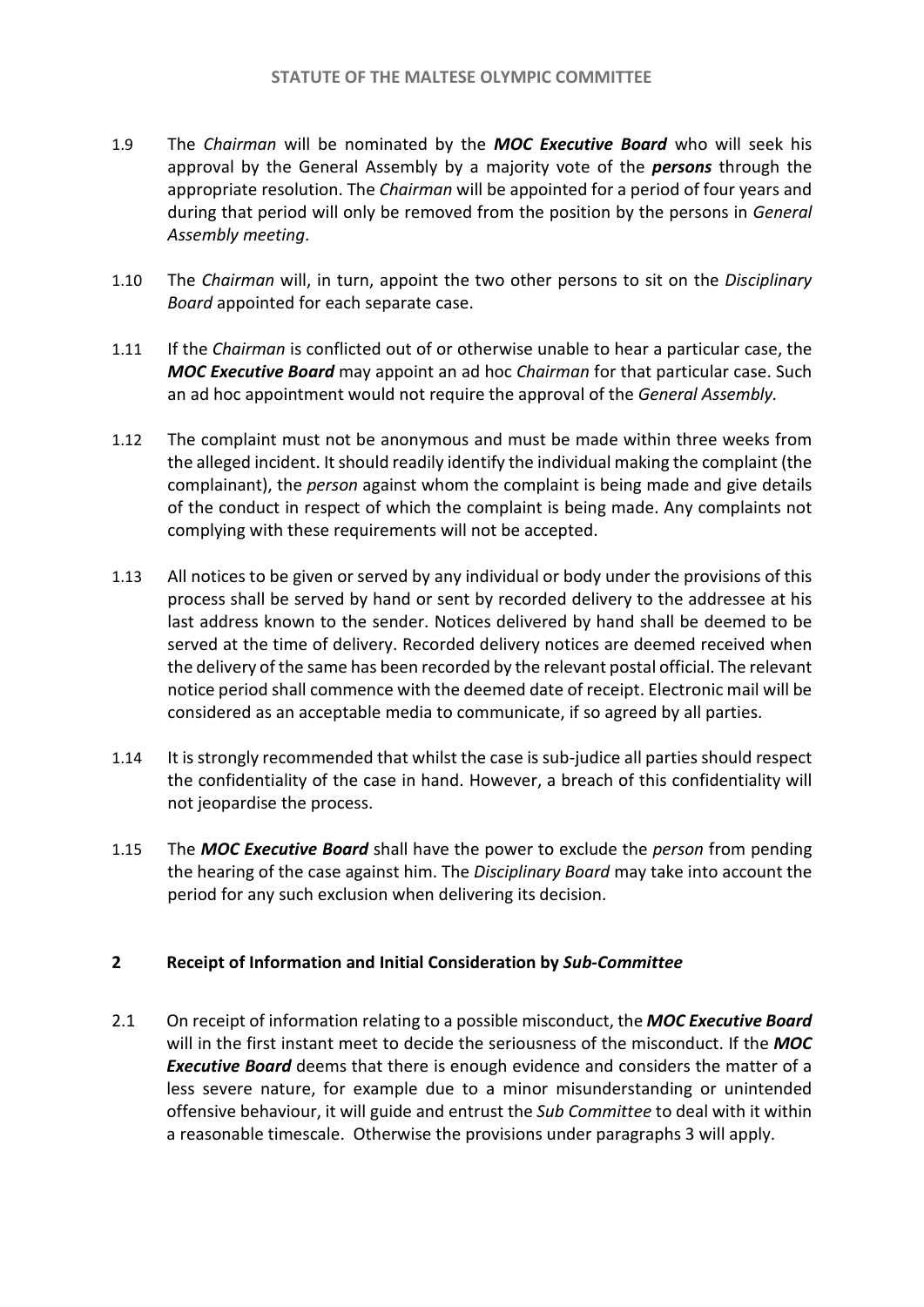- 2.2 The *Sub-Committee* shall write to and/or meet the *person* concerned and inform him of the information which has been passed to the *Sub-Committee* and, if necessary, ask him for further information or comments.
- 2.3 Should the *person* wish to make further representations he should do so within twenty-one *days* of the date of the *Sub-Committee's* communication or, within such other reasonable timescale as agreed between the *person* and the *Sub-Committee*.
- 2.4 Upon receiving further information, comments or representations from the *person*, the *Sub-Committee* shall, either:
	- 2.4.1 Determine that there is insufficient evidence and close the case; or
	- 2.4.2 Determine that there has been a breach of conduct of a less severe nature and inform the *person* of any possible constraint to be affected against him; or
	- 2.4.3 Determine that the matter is of a more serious nature that it must be handled by the *Disciplinary Board* and in so doing the *Sub-Committee* shall pass all papers, including any further information, comments or representations received from the *person*, to the *Disciplinary Board* as soon as practicable.
- 2.5 Upon the application of paragraph 2.4.2 above, the *MOC* shall inform the *person* in writing of the *Sub-Committee*'s decision within twenty-one *days* of receiving information from the *Sub-Committee*. The *person* shall also be informed at this time that he has the right to request in writing, and within fourteen *days* of the date of this letter, that his case be reviewed by the *Disciplinary Board*.
- 2.6 Upon the application of paragraph 2.4.3 above or when any person of the *Sub-Committee* requests that the matter should be referred to the *Disciplinary Board*, the *person* shall be informed in writing that the *Disciplinary Board* will review his case and the provisions of paragraphs 3 will apply.
- 2.7 Pending review of the case by the *Disciplinary Board*, any decision taken by the *Sub-Committee* shall be suspended.

# **3. Consideration by the** *Disciplinary Board*

- 3.1 The *MOC Executive Board* will initiate the hearing of a complaint of the *Disciplinary Board* either:
	- 3.1.1 On receipt of written information from an individual or a *Federation* relating to a possible gross misconduct of another individual; or
	- 3.1.2 On receipt of a written complaint received from an official of the *MOC Executive Board*; or
	- 3.1.3 Due to the provisions according to paragraphs 2.4.3, 2.5 or 2.6 above.
- 3.2 The *Disciplinary Board* shall:
	- 3.2.1 Be unbiased.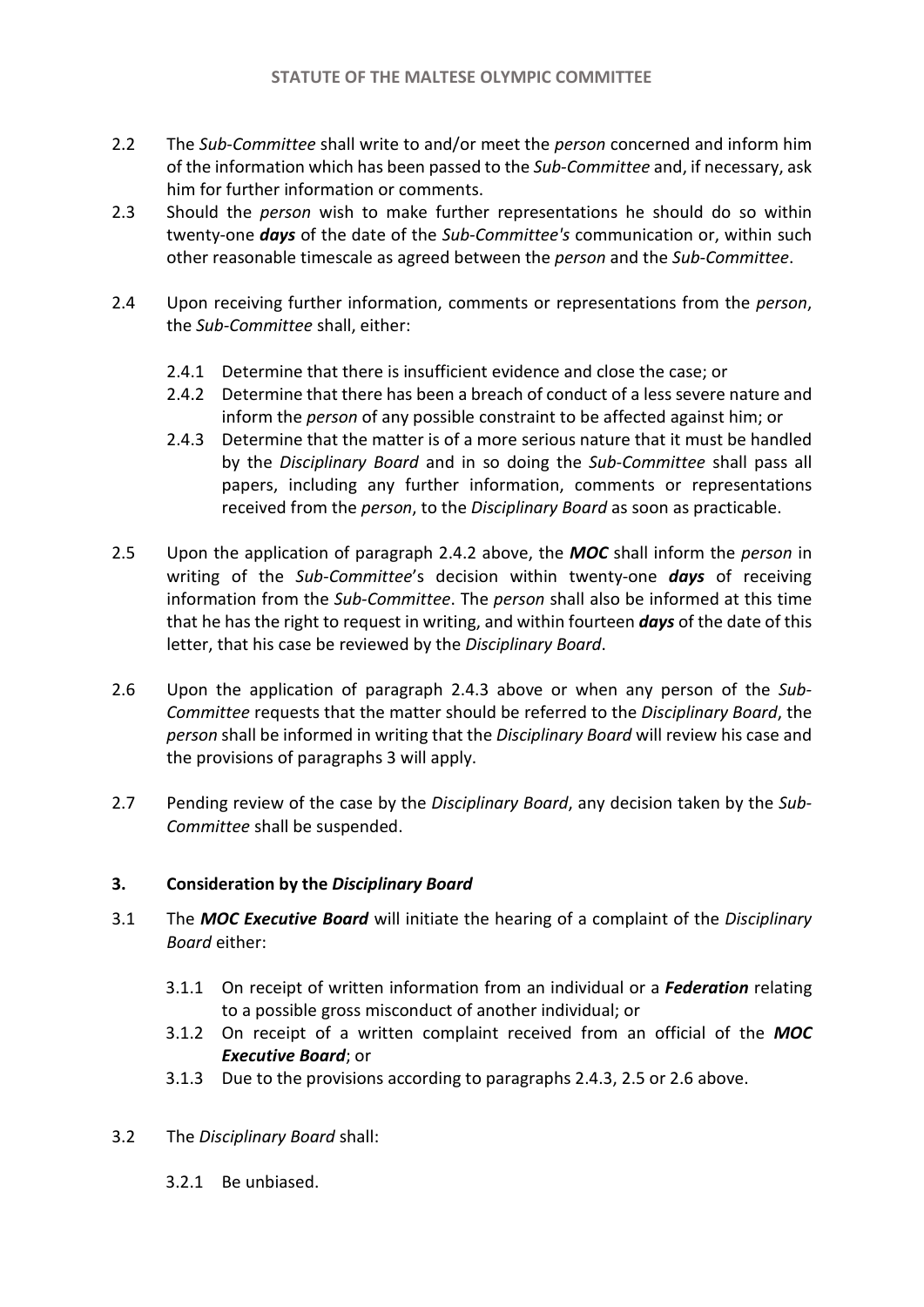- 3.2.2 Be familiar with the procedures outlined in this document.
- 3.2.3 Act within its powers and not be hesitant to seek advice on any matter about which it is unsure.
- 3.2.4 Have consideration and respect for all parties to an inquiry including witnesses.
- 3.2.5 Discharge its responsibilities in accordance with the principles of natural justice.
- 3.3 The *Disciplinary Board* shall also appoint a secretary to serve the *Disciplinary Board* as its clerk. If the appointed secretary is not a person of the *Disciplinary Board*, he shall not act in a judicial capacity nor have a vote.
- 3.4 Once convened, the *Disciplinary Board* shall as soon as practicable:
	- 3.4.1 Assemble such facts as are reasonably available.
	- 3.4.2 Notify the *person* in writing of the complaint made against him and inform the *person* that if he wishes he may submit in writing any observations on the complaint. It must be made clear that the *person* is under no obligation to make any statement but that any statement, which the *person* wishes to make, should be submitted within seven *days*.
	- 3.4.3 On the expiration of seven *days* from the date of notification to the *person*, convene a meeting of the *Disciplinary Board* by serving not less than fourteen *days'* notice of the date, time and place of the hearing on the persons of the *Disciplinary Board,* the *person* and such other bodies or persons as the *Disciplinary Board* decides are appropriate.
- 3.5 There shall be annexed to the notice given to the *person* under paragraph 3.4.2, a copy of this Disciplinary Process, a copy of the complaint referred to in paragraphs 3.1, and a statement of any other facts of which the *Chairman* is aware and which are likely to assist the *Disciplinary Board* and the parties concerned.
- 3.6 At every stage of the process, the *person* shall have the right:
	- 3.6.1 To be present in person.
	- 3.6.2 To state his case, call witnesses and furnish evidence.
	- 3.6.3 To be assisted at the hearing by a fellow individual*,* colleague of his choosing or legal adviser.
- 3.7 Evidence of the conduct being considered may be in writing or given verbally. Anonymous or unattributed opinions are inadmissible as evidence. Hearsay evidence is admissible, but the *Disciplinary Board* must treat it with caution.
- 3.8 The *person* has the right to:
	- 3.8.1 Be given access to the evidence.
	- 3.8.2 Respond to the evidence.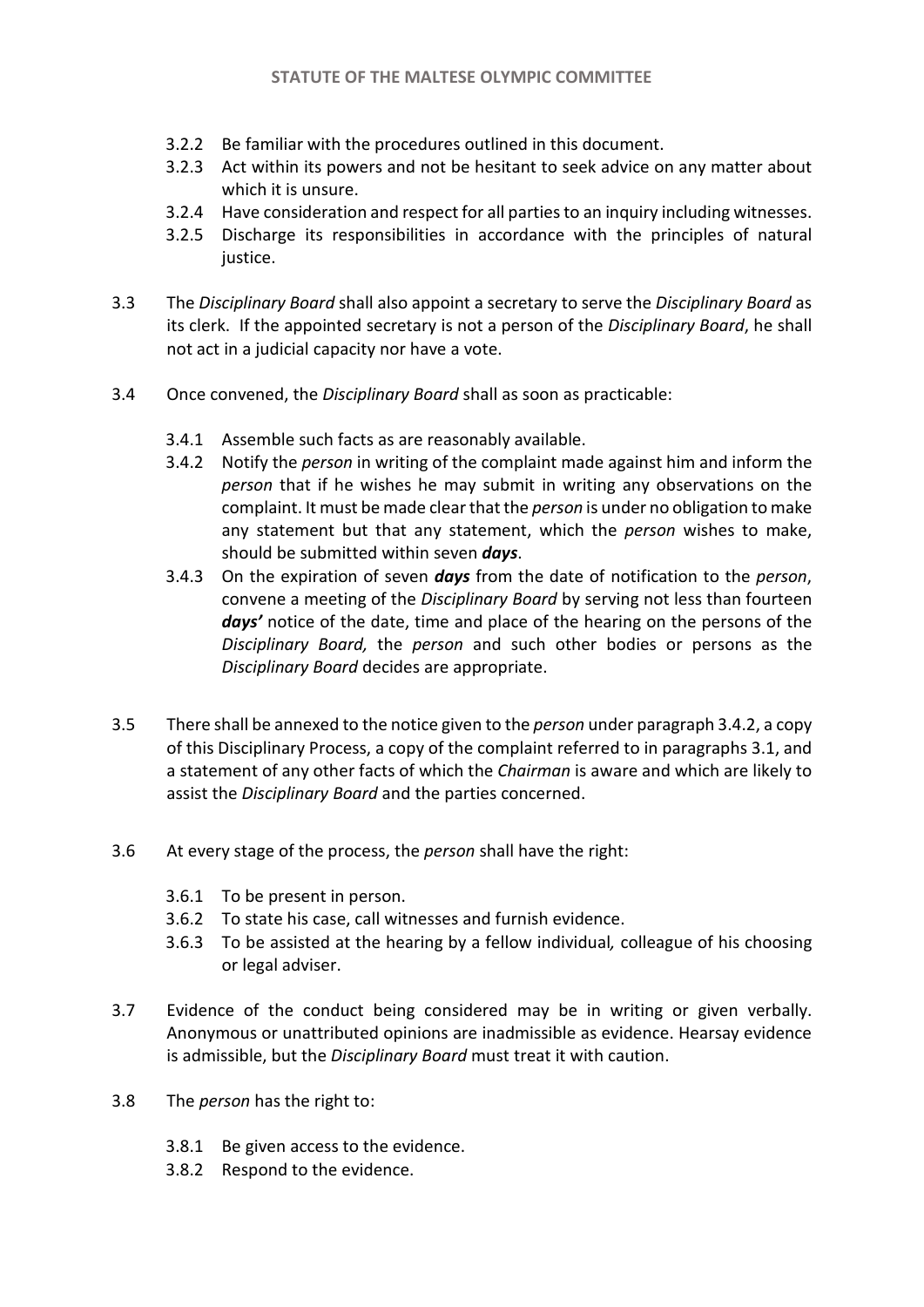- 3.8.3 Know the name of the individual(s) giving evidence.
- 3.8.4 Challenge the evidence.
- 3.8.5 Expect that the evidence will be presented systematically and thoroughly.
- 3.9 The *Chairman* shall have discretion to proceed with the hearing in the absence of the *person* if notification has been given to the *person* in accordance with this Disciplinary Process but the *person* has failed to attend the meeting of the *Disciplinary Board* or has failed to give any reasonable explanation for such failure.
- 3.10 The standard of proof in all cases shall be the balance of probabilities, except for competition manipulation cases in which it shall be comfortable satisfaction.
- 3.11 The *Chairman* may in appropriate cases give directions for the hearing.
- 3.12 The *Disciplinary Board* may appoint a third-party expert adviser to attend a hearing and advise the *Disciplinary Board*. Such adviser shall not have a vote.
- 3.13 The hearing shall be conducted as follows:
	- 3.13.1 The *Chairman* shall confirm that the *person* has copies of all the relevant documents.
	- 3.13.2 The *Chairman* shall advise the *person* that he may either submit a written statement or make a verbal statement to the *Disciplinary Board* or remain silent. The *person* shall be further advised that if he makes a verbal statement to the *Disciplinary Board* it will carry more weight than remaining silent.
	- 3.13.3 The *person* will be liable to be asked questions by the *Disciplinary Board.*
	- 3.13.4 Witnesses may be called, make statements and be questioned by the *Disciplinary Board* or by the *person*.
	- 3.13.5 The *Disciplinary Board* shall consider its decision. Only persons of the *Disciplinary Board* and its secretary shall be present when it is considering its decision, but the *Disciplinary Board* may invite its expert adviser to attend and advise the *Disciplinary Board*. The expert adviser should retire before the *Disciplinary Board* reaches its decision.
	- 3.13.6 The *Chairman* may announce the decision and reasons in open session immediately or adjourn the hearing to allow the *Disciplinary Board* further time to make enquiries or deliberate.
	- 3.13.7 The *person* shall have the right to respond to any matters arising out of any further enquiries carried out. If a response is required, then the *person* shall be given written notice of matters arising out of the further enquiries and given seven *days* to respond in writing.
	- 3.13.8 The *Chairman* may if he considers it necessary reconvene the hearing to allow the *person* to respond. The *Disciplinary Board* will decide within seven *days* of the conclusion of the final hearing.
	- 3.13.9 The secretary shall take minutes of the proceedings of the *Disciplinary Board.* The *person* appealing against the decision of the *Disciplinary Board* is entitled to a copy of the minutes.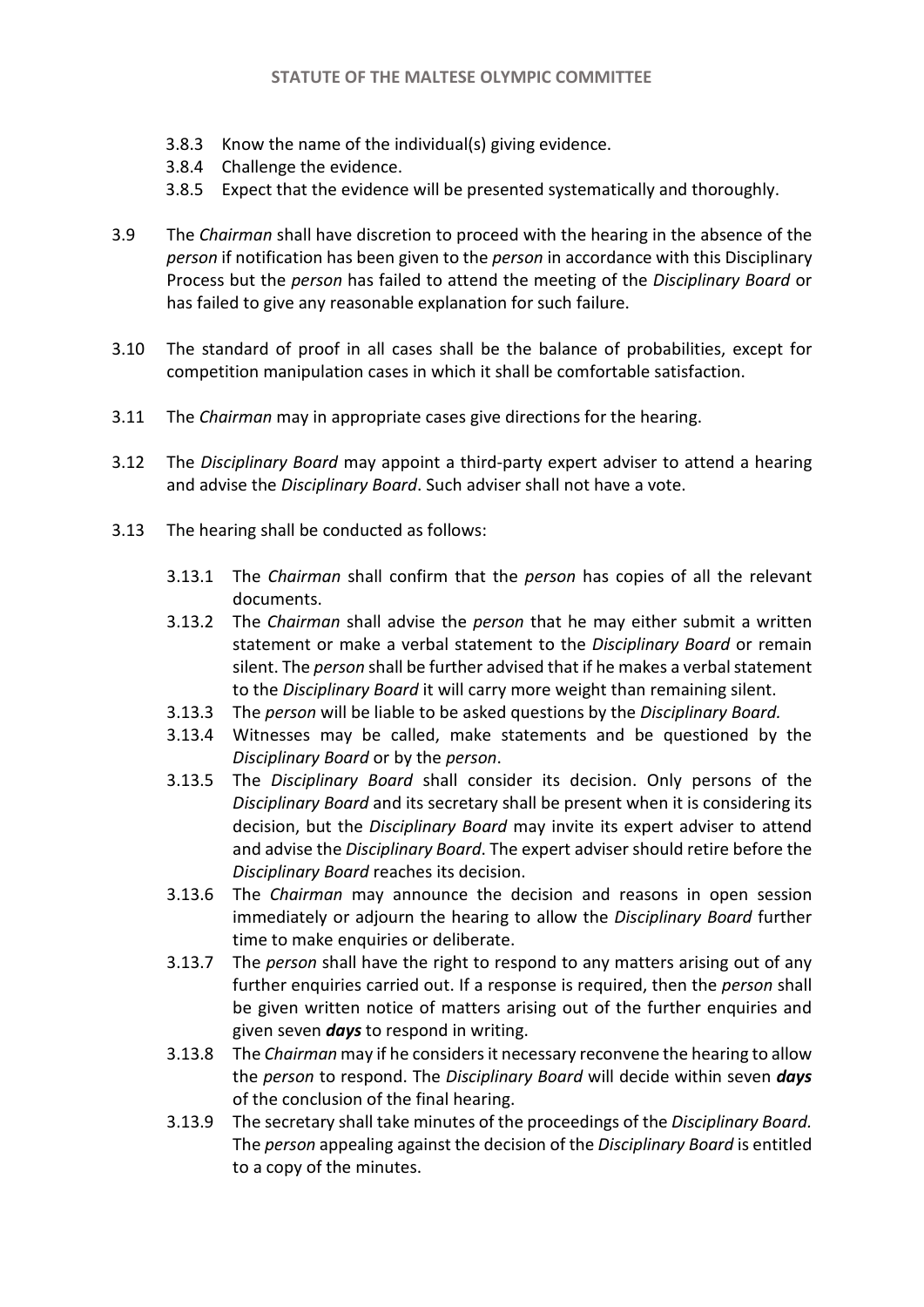- 3.13.10 The *Chairman* may admit such other matters as are relevant to the subject matter of a hearing. The *Chairman* may decide the procedure and order of the hearing (including any adjournment thereof) as he may deem appropriate, bearing in mind the requirement to give the *person* a fair hearing at all times.
- 3.14 The *Disciplinary Board* may, on finding the *person* guilty of an offence, impose any constrain(s) it may deem fit depending on the gravity of the case.
- 3.15 The *Disciplinary Board* shall on a finding of breach of conduct invite the *person* to make submissions on the penalty to be imposed and consider any such submissions, the gravity of the offence and any previous examples of misconduct by the *person*.
- 3.16 The *Chairman* of the *Disciplinary Board* shall serve written notice of that decision and the reasons for it on the *person*, the complainant and the *MOC Executive Board* within seven *days* of the announcement of the *Disciplinary Board's* decision.
- 3.17 A record of all hearings and decisions of the *Committees* and the minutes of their meetings must be maintained by the *MOC* for a minimum period of three years.

# **4. Appeal**

- 4.1 Any decision taken by the *Disciplinary Board's* may be appealed in writing.
- 4.2 Such notice shall be served to the *MOC* within fourteen *days* of the date of the service of the decision on the *person* under paragraph 3.16. If such notice of appeal is not served within the said fourteen-*day* period, the right of appeal shall lapse.
- 4.3 In giving notice of appeal, a written statement must be provided indicating the grounds for the appeal, together with such accompanying documents as appropriate.
- 4.4 An appeal may be made only on one or more of the following grounds:
	- 4.4.1 Totally new and relevant evidence has come to light after the *Disciplinary Board's* decision.
	- 4.4.2 The *Disciplinary Board's* decision was procedurally flawed in a material way.
	- 4.4.3 The penalty imposed by the *Disciplinary Board* was not appropriate to the misconduct.

# **5.0 Consideration by the** *Appeals Board*

5.1 On receipt of a notice of appeal the *MOC Executive Board* shall as soon as possible appoint an *Appeals Board* for the purpose of dealing with the appeal.